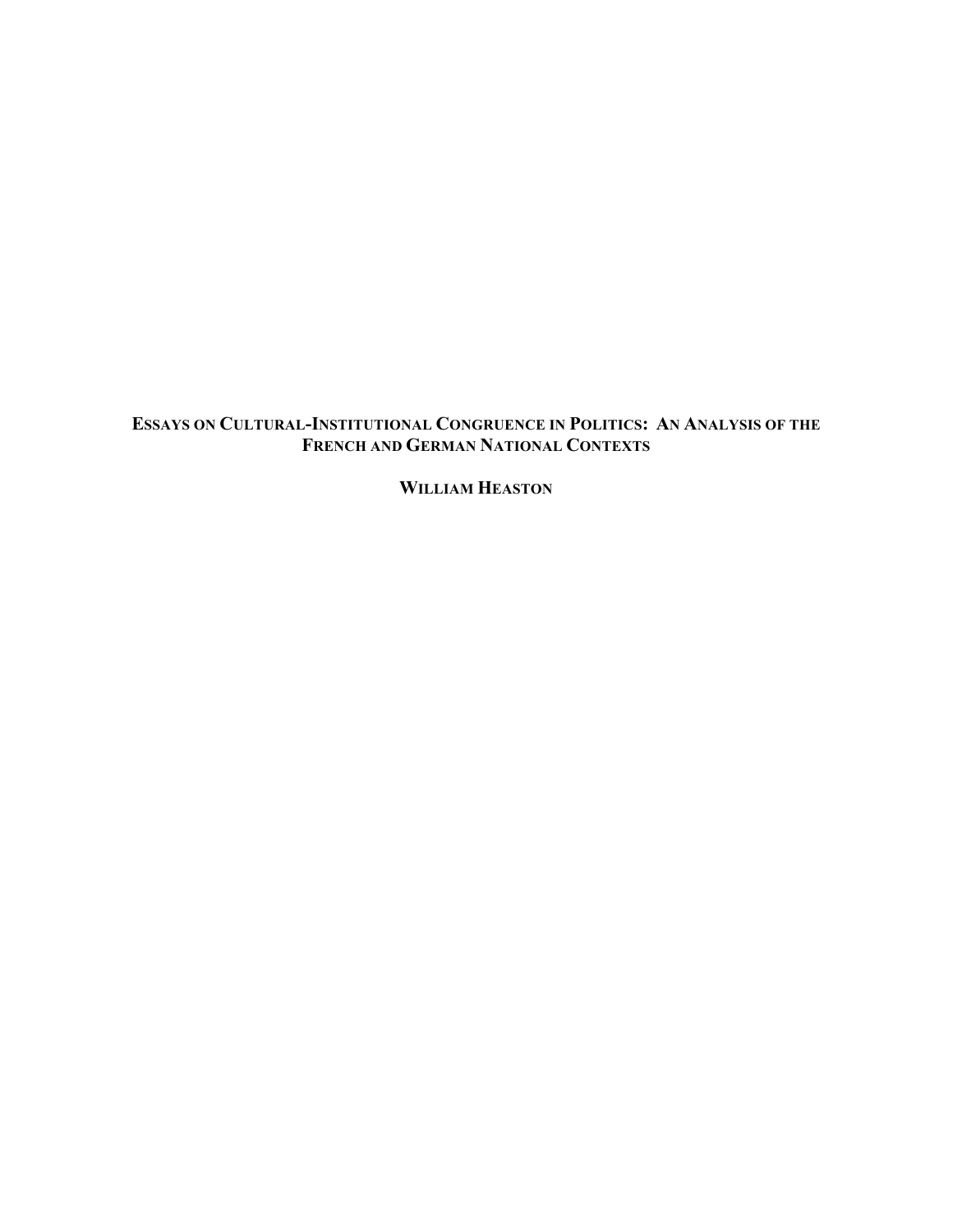#### **INTRODUCTION**

Stability is a fundamental concern for every society and, therefore, a significant concept across social science disciplines. From a political science perspective, traditional analyses of stability often revolve around regime classification and the effectiveness of the various governmental structures comprising varying regime types. A proper analysis of regime stability is a complex undertaking given the multifaceted underpinnings of political systems; however, such examination is feasible and meaningful through the usage of a theoretic approach that accommodates the many intricacies of regimes in a holistic evaluation of stability. Congruence theory provides the necessary theoretical lens in this regard.

Fundamentally, congruence theory seeks to understand the interplay between culture and institutions within the political environment. The theory posits that the political culture and political institutions within a given national context must be compatible in order to ensure longterm political stability. Utilizing this overarching theoretical framework, one can more deeply understand the numerous interplaying factors on which stability hinges in a particular national context. This information can then be used to conduct cross-national comparisons of different cultural-institutional environments.

The structure of the paper is as follows. This introductory section will conclude with components concerning the perceptions of culture and institutions widely found in the social science and, in particular, political science literatures. The mutual importance of both political culture and political institutions in the composition of congruence theory necessitates these overviews. The following section will provide an overview of congruence theory, including its roots, structure, major contributors, scholarly development, and practical applications. Forming the bulk of the paper, the two proceeding sections will utilize congruence theory to analyze the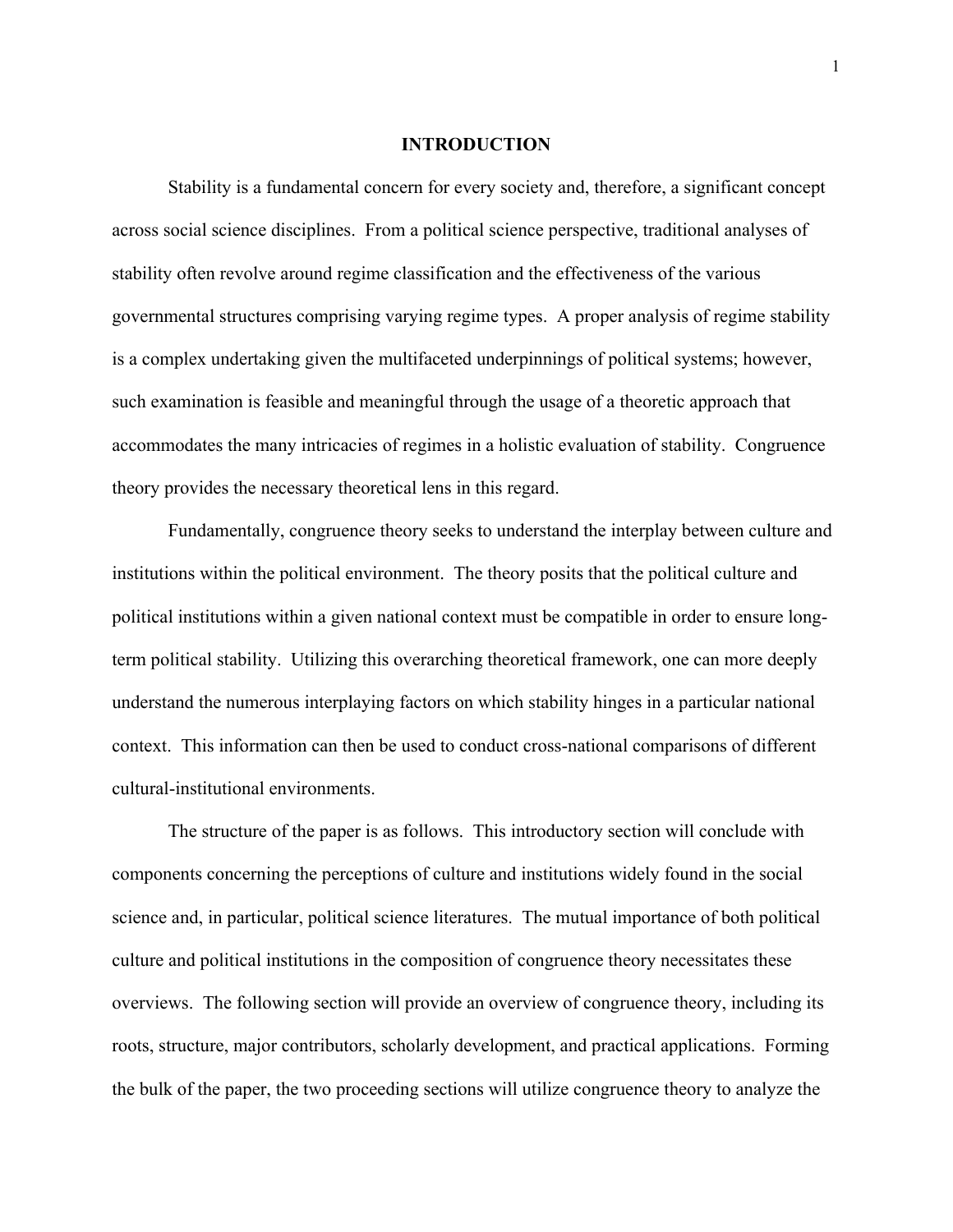specific cultural-institutional environments of France and Germany and their implications for political stability. The paper concludes with an evaluation of congruence theory as an effective analytical approach, citing subject matter from the country analyses for support.

### **Concerning Political Culture**

!!!!!!!!!!!!!!!!!!!!!!!!!!!!!!!!!!!!!!!!!!!!!!!!!!!!!!!!!!!!

Admittedly, culture is a very broad term that has been explored in great detail across a variety of academic disciplines. The breadth of this term has enabled the usage of conceptual frameworks and approaches from anthropology, sociology, psychology, and history to advance cultural theory.<sup>1</sup> This multidisciplinary relevance has produced a wide array of descriptions used to define culture. Sir Edward Burnett Tylor, an English cultural anthropologist, provided a groundbreaking definition of culture when he stated, "Culture or Civilization, taken in its wide ethnographic sense, is that complex whole which includes knowledge, belief, art, morals, law, custom, and any other capabilities and habits acquired by man as a member of society.<sup> $2$ </sup> Geert Hofstede, a Dutch social psychologist and business scholar, defined culture as "the collective programming of the mind that distinguishes the members of one group or category of people from another."<sup>3</sup> Hofstede's definition emphasizes the variability of culture across different environments, an important approach that lends itself well to comparative political analysis.

The preceding definitions of culture provide a necessary foundation, but these generalities must be further refined to construct a political culture definition specifically suited for a political science research undertaking. One of the seminal works on political culture is

<sup>1</sup> Gabriel Almond & Sidney Verba, *The Civic Culture: Political Attitudes and Democracy in Five Nations,*(Princeton, NJ: Princeton University Press, 1963), 13.

<sup>2</sup> Edward Burnett Tylor, *The Origins of Culture*, (New York: Harper & Brothers Publishers, 1958), 1.

<sup>3</sup> Geert Hofstede, *Culture's Consequences: Comparing Values, Behaviors, Institutions and Organizations across Nations,* 2nd ed., (Thousand Oaks, CA: Sage, 2001), 9.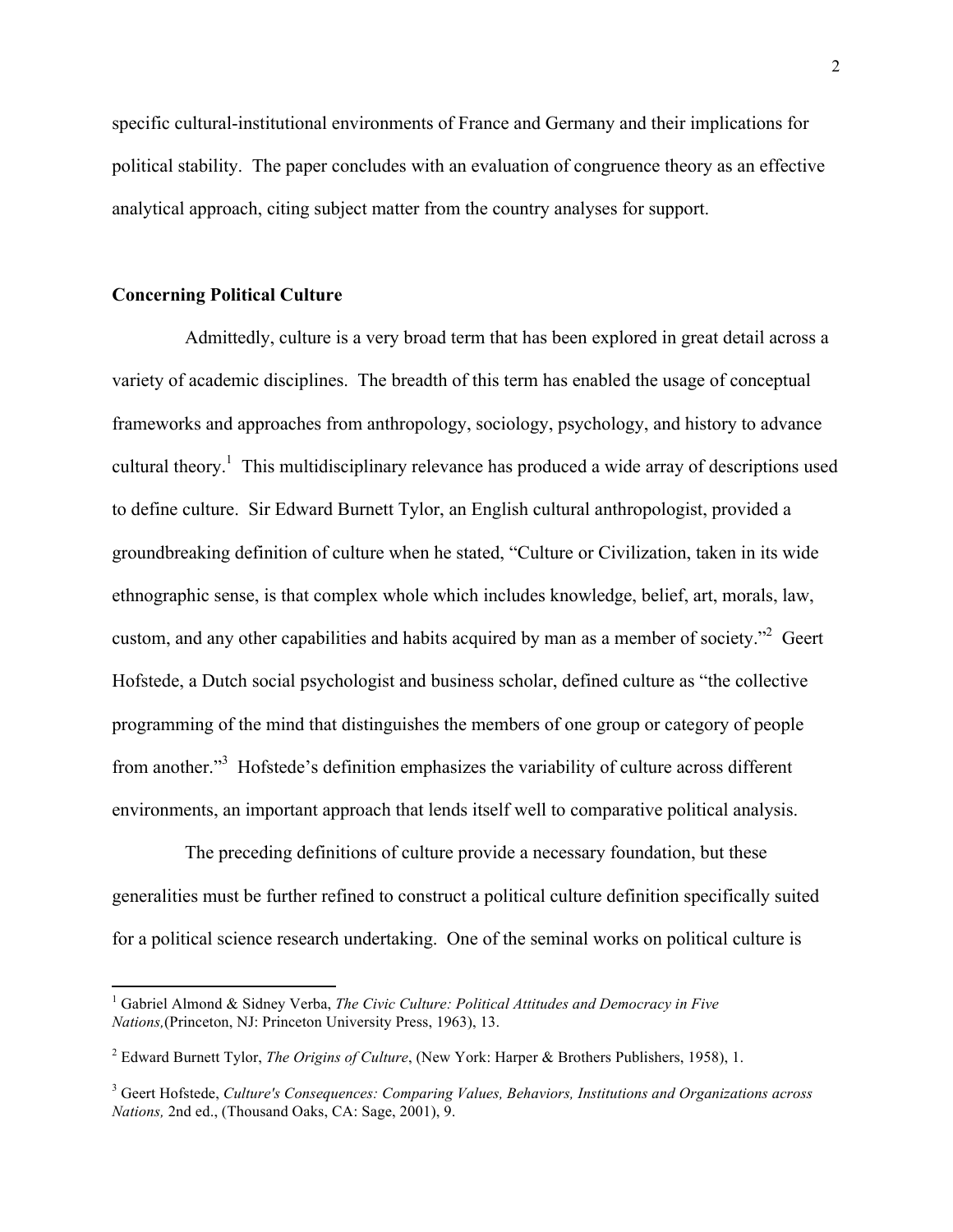undoubtedly Almond and Verba's *Civic Culture* (1963), which provides a sophisticated definition of political culture as "specifically political orientations—attitudes toward the political system and its various parts, and attitudes toward the role of the self in the system."<sup>4</sup> For organizational purposes, one may classify these orientations into levels of political culture. The *system level* involves citizens' orientations toward the political community and values comprising the political system; the *process level* involves citizens' expectations of how politics should function and how individuals should participate in the political process; and the *policy level* pertains to citizens' expectations of the government.<sup>5</sup>

Almond and Verba described three distinct political cultures—participatory, subject, and parochial—that differed in the extent to which people believed in and practiced an active engagement with the political system. In this survey-based study, *participants* pertained to those who believed strongly in their potential to influence political outcomes; *subjects* pertained to those interested in politics but felt disconnected in some way from the political system; and *parochials* pertained to those lacking in political knowledge and, as a consequence, felt completely disengaged with the political system and did not desire to participate.<sup>6</sup> Almond and Verba argued that no single classification of the aforementioned political cultures existed in isolation, supporting instead the notion of a *civic culture*. This "mixed political culture" is much more representative of the many cultural intricacies within national contexts, in which "the active citizen maintains his traditional, nonpolitical ties, as well as his more passive political role as a

<sup>4</sup> Almond and Verba, 13.

<sup>&</sup>lt;sup>5</sup> Gabriel Almond et al., "Democratic Political Culture and Political Action." in *European Politics Today*, 4<sup>th</sup> ed., ed. Gabriel Almond et al., (Longman, 2010), 24-5.

<sup>6</sup> Lowell Barrington, *Comparative Politics: Structures and Choices*, 2nd ed., (Wadsworth Publishing, 2012), 74.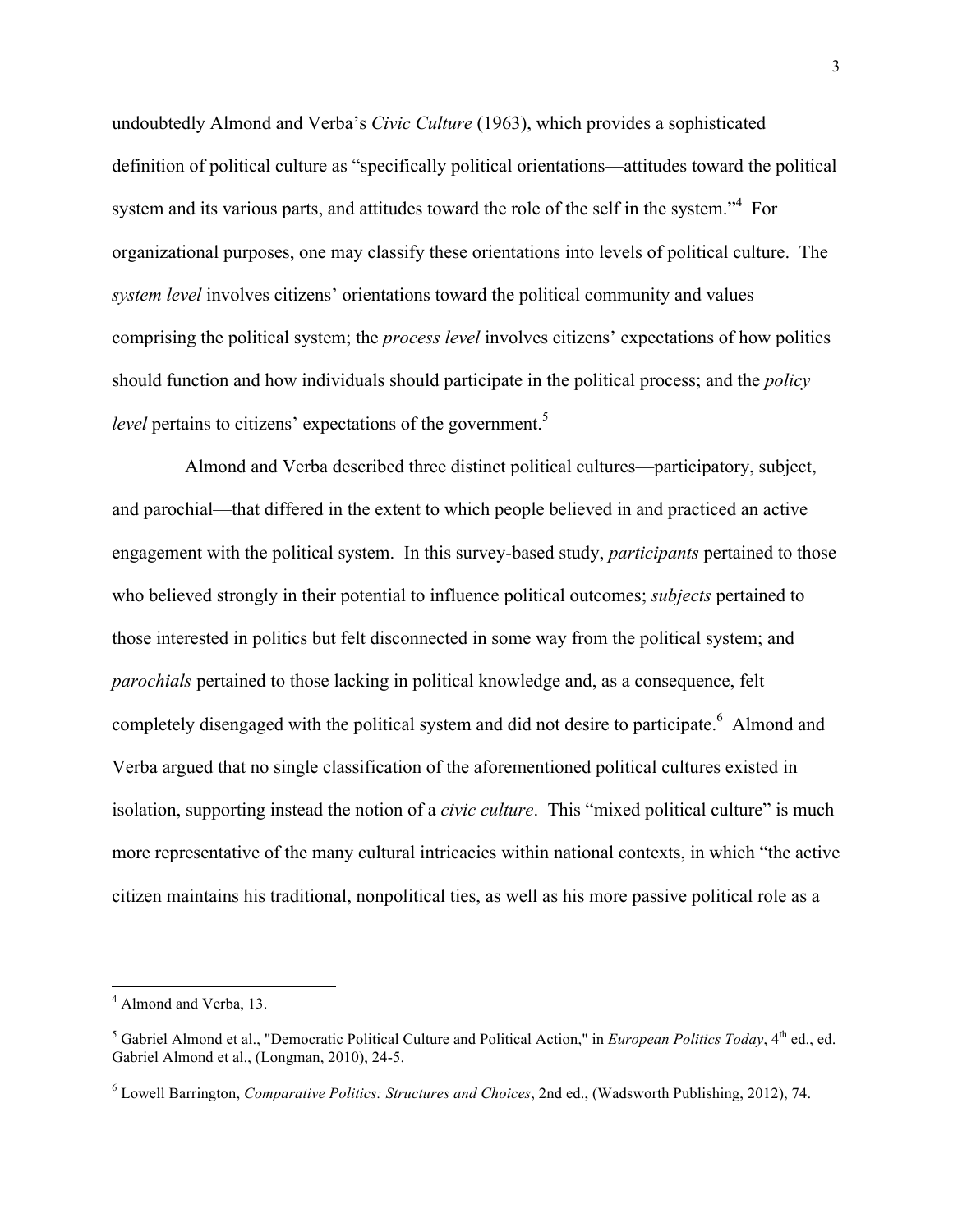subject."<sup>7</sup> Almond and Verba's study sought the right mix of political cultures necessary to produce a civic culture deemed most conducive to democratic stability. This emphasis on political culture's role in regime stability plays a significant role in the structure and application of congruence theory.

For the purposes of clarity and additional emphasis, the definition of political culture used throughout this paper is as follows: *the underlying set of values and orientations held by a given population concerning their political system and influencing their political interpretations.*

### **Concerning Political Institutions**

Similar to the concept of culture, the study of institutions has spanned many disciplines and produced various institutional theoretic perspectives. Regardless of disciplinary inclination, all scholars fundamentally recognize institutions as societies' "rules of the game." One can broadly interpret "game" to mean the human experience within a particular social context. Douglass North, widely-renowned for his eminent work in institutional economics, formally defined institutions as "humanly devised constraints that shape human interaction."<sup>8</sup> North emphasized that institutions could be informally accepted just as they are formally devised, holding conventions, codes of conduct, and norms of behavior in the same standing as formal legal constraints. Above all, he stressed the primary role of institutions as a means "to reduce uncertainty [by] establishing a stable...structure to human interaction."<sup>9</sup> The sociologist Richard Scott further stressed this notion and provided a broader perspective on institutions in the process

<sup>7</sup> Almond and Verba, 474.

<sup>8</sup> Douglass North, *Institutions, Institutional Change, and Economic Performance*, (Cambridge, UK: Cambridge University Press, 1992), 1.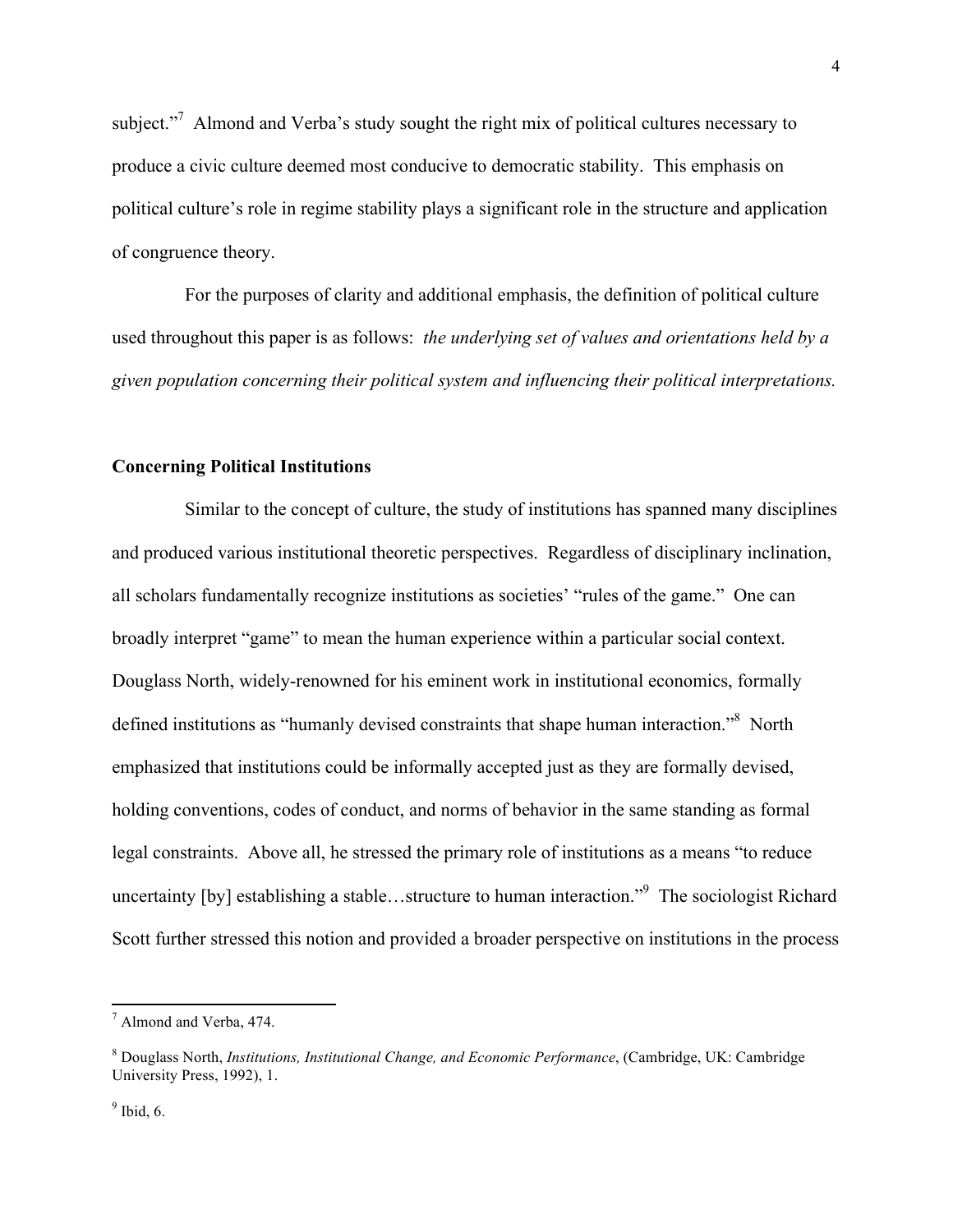by labeling them "social structures…composed of cultured-cognitive, normative, and regulative elements that…provide stability and meaning to social life.<sup> $10$ </sup> The pivotal role played by a multitude of institutions in upholding a generally stable social environment is essential to the composition of congruence theory.

Given the broad nature of institutions as an academic area of inquiry, it is important to note the particular institutional perspective used in this paper. This perspective provides a relatively narrow understanding of institutions specifically designed for a political science disciplinary approach. While the basic role and principles of institutions largely remain, such an approach allows for the identification and comprehension of political institutions. One scholarly definition emphasizes the narrow nature of political institutions as "collections of interrelated rules and routines that define appropriate actions in terms of relations between roles and situations."<sup>11</sup> The authors of this definition, James March and Johan Olsen, particularly stressed the roles of institutions as rules, procedures, and governance structures to a narrower extent than various sociological scholars.<sup>12</sup> Such an interpretation contributes to the uniqueness of political institutions as a classification. Indeed, political institutions are especially unique in that they "reach outward" and attempt to constrain the behavior of people who do not necessarily participate in the institutions themselves.<sup>13</sup> It is in such a fashion that political institutions exert overarching authority in their particular national contexts.

<sup>10</sup> W. Richard Scott, *Institutions and Organizations*, (Thousand Oaks, CA: Sage, 1995), 48.

<sup>11</sup> James G. March and Johan P. Olsen, "The New Institutionalism: Organizational Factors in Political Life," *The American Political Science Review* 78, no. 3 (1984): 160.

<sup>12</sup> Thomas Koelble, "The New Institutionalism in Political Science and Sociology," *Comparative Politics* 27, no. 2 (1995): 234.

<sup>&</sup>lt;sup>13</sup> Karen Orren and Stephen Skowronek, "Beyond the Iconography of Order: Notes for a 'New Institutionalism'," in *The Dynamics of American Politics: Approaches and Interpretations*, ed. Larry Dodd and Calvin Wilson, (Boulder, CO: Westview Press, 1994), 325.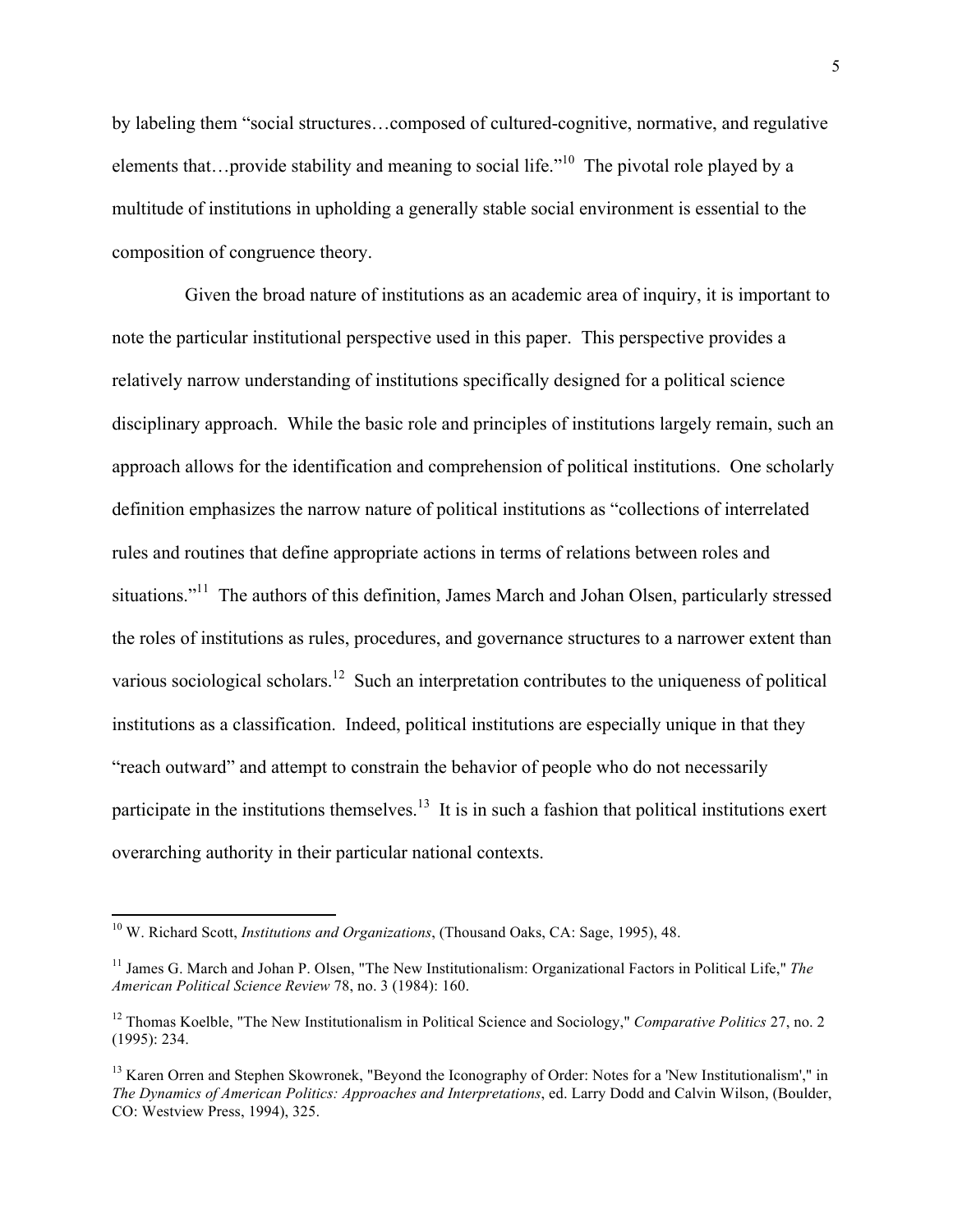For greater emphasis, it is worth explicating the definition of political institutions used throughout this paper. Political institutions are *the set of rules or purposive organizations designed to establish, influence, and enforce constraints on human behavior across society.* In accordance with March and Olsen's relatively narrow and formal perspective of political institutions and for the sake of manageability, this paper will limit its analysis of political institutions to the "governing bodies and organizations" comprising the political system (e.g. executives, legislatures, the political party environment, etc.).<sup>14</sup> Together, these institutions can be generally referred to as the politico-institutional environment, constituting the structural foundation of the political system.

## **THEORETICAL FOUNDATIONS OF THE CONGRUENCE PRINCIPLE**

The conception of congruence theory was firmly rooted in the increased prominence of studies in political culture in the mid-twentieth century. Indeed, works such as Almond and Verba's *Civic Culture* gave increased attention to the role of underlying political attitudes and value systems in the stability of political regimes. One can view congruence as a theory of legitimacy and stability whereby "political attitudes that are supportive of the particular regime in power (regime-conducive attitudes) are most important.<sup> $15$ </sup> In other words, the various attitudes and perceptions constituting the political culture in a given country must be compatible with the governance structures and political institutions in that country. This compatibility ensures a given population's expectations and perceptions of their political system are met, which legitimates the authority of governance structures and ultimately ensures a fairly stable

 $14$  A similar approach is used in Barrington, 130.

<sup>15</sup> Bruce Gilley, "The Determinants of State Legitimacy: Results for 72 Countries," *International Political Science Review* 27, no. 1 (2006): 50.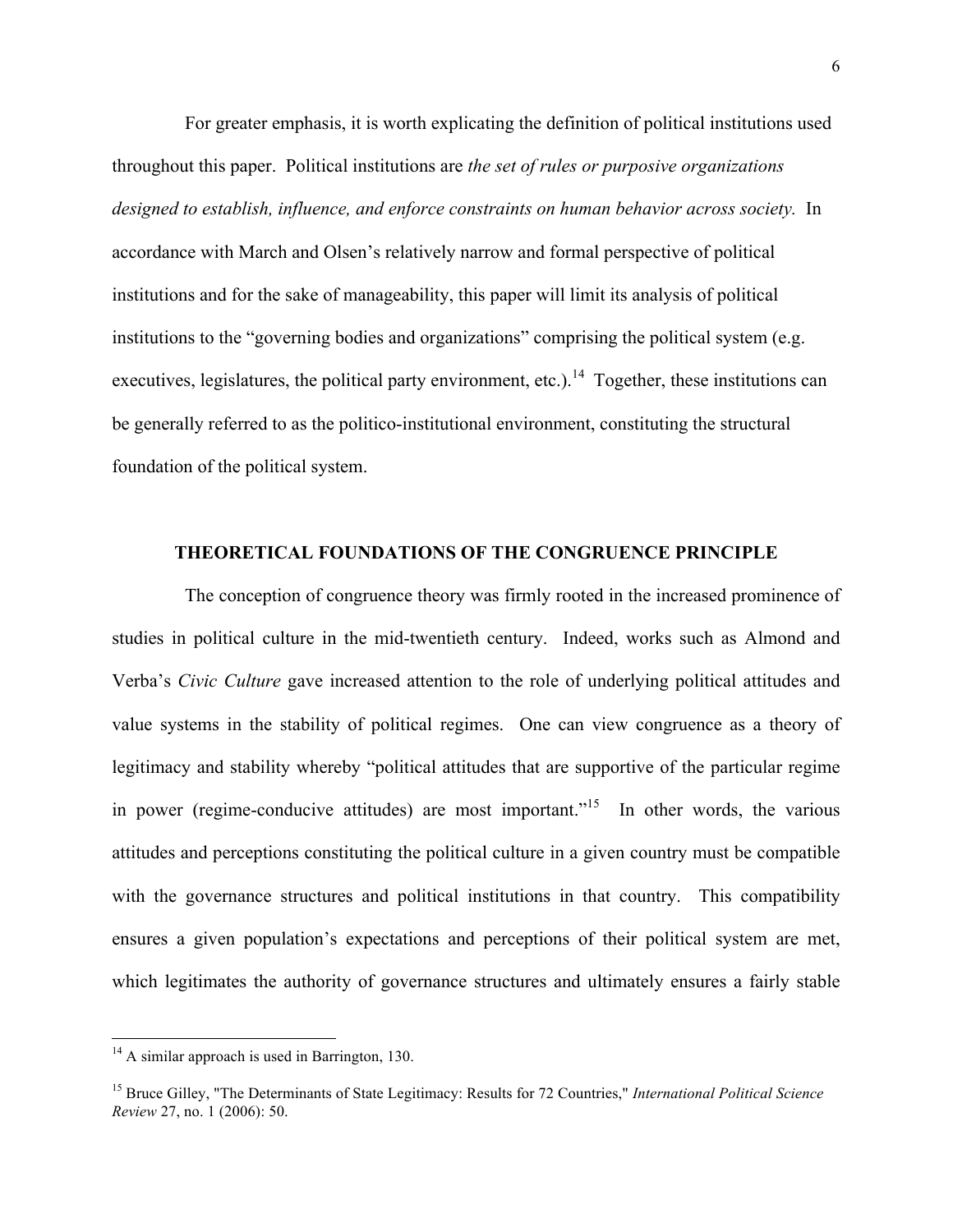socio-political environment. Harry Eckstein, the foremost congruence theorist, believed congruence to be a potentially invaluable answer to the major question of his time: "How does one explain stability and instability…in democratic governments?"16 This question is just as relevant today as it was then, justifying the usage of the theoretical lens of congruence in contemporary political analysis.

Eckstein based his construction of congruence theory on two fundamental propositions: (1) high governmental performance requires a high degree of congruence among governmental authority patterns and specified nongovernmental authority patterns; (2) even though a combination of high congruence and low governmental performance can occur, the level of congruence and level of performance should be strongly associated.17 In essence, Eckstein's first point illustrates the main principle of congruence theory—the politico-institutional environment (i.e. the regime and its supporting institutions) must be compatible with the underlying political attitudes and norms of a given society to ensure stability. Eckstein's second point expands on his first, stating that a "strong association," or frequently positive relationship, exists between the level of cultural-institutional congruence and a regime's stability and efficiency, or performance. In other words, high levels of stability cannot exist without similarly high levels of congruence, and low levels of stability often exist with low levels of congruence. Above all, Eckstein stressed congruence as "a necessary condition for very high support [or stability]" to exist.<sup>18</sup> Thus, cultural-institutional congruence is deemed the foremost determinant of stability in the country analyses within this paper.

<sup>16</sup> Harry Eckstein, *The Natural History of Congruence Theory*, Monograph Series in World Affairs, vol. 18, (Denver, CO: Graduate School of International Studies, University of Denver, 1980), 4.

 $17$  Ibid, 1.

<sup>18</sup> Harry Eckstein, *Support for Regimes: Theories and Tests*, (Princeton, NJ: Princeton University Center of International Studies, 1979), 17.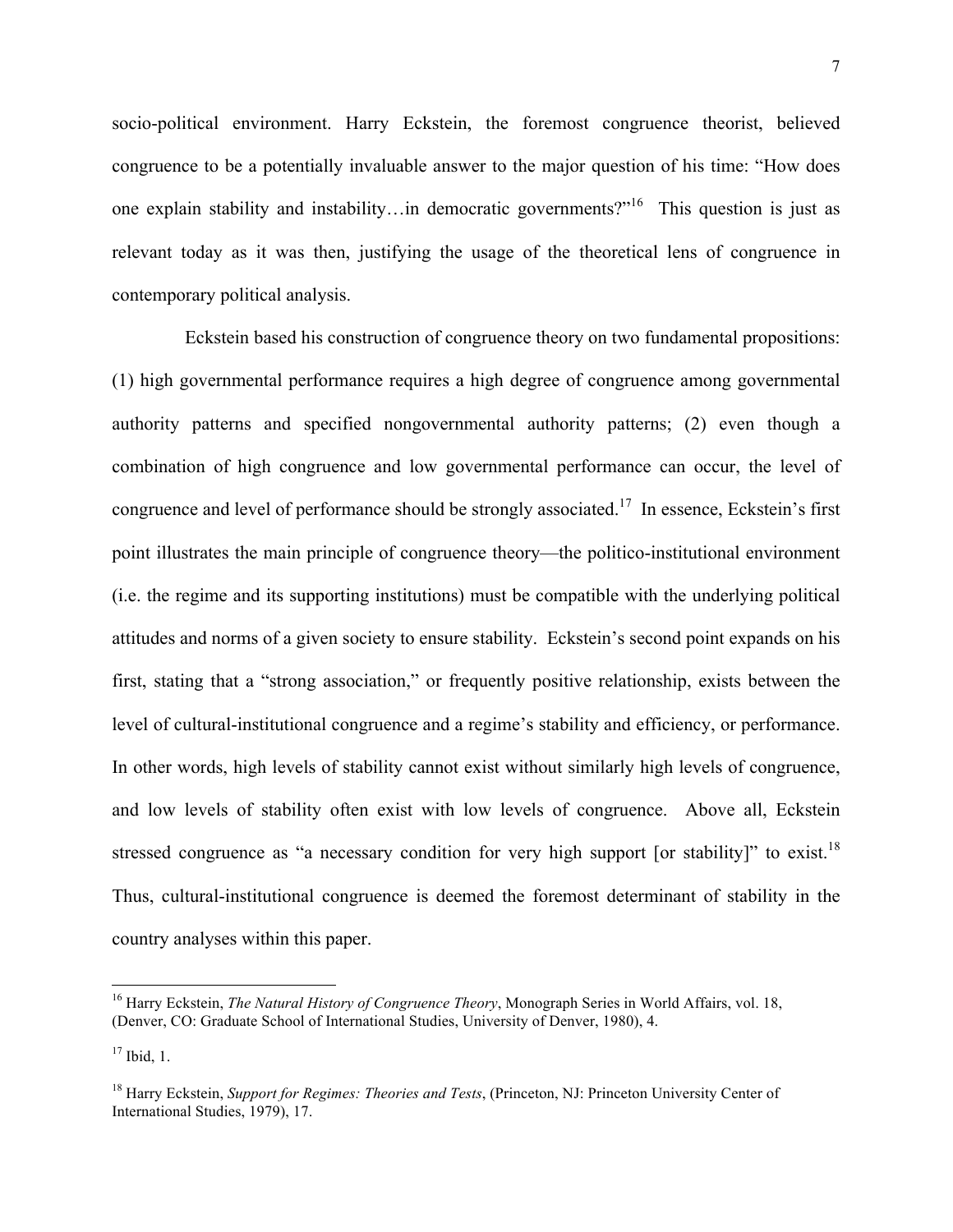Since Eckstein's initial contribution, various scholars have utilized and expanded upon congruence theory in the political science literature. Collectively, these works have validated the importance of cultural-institutional congruence to regime stability. Inglehart (1990) illustrated the necessity of congruence in his study of twenty-two nations, concluding, "Cultural factors have an important bearing on the durability of democracy, which results from a complex interplay of economic, cultural, and institutional factors. To neglect any of these components may compromise its survival."<sup>19</sup> Dalton and Shin (2006) expanded the scope of congruence theory in their analysis of Pacific Rim countries to include: (1) congruence of social and political values; (2) congruence of social and market values; (3) congruence of political and economic values; and  $(4)$  congruence between citizen values and institutional structures.<sup>20</sup> The fourth type of congruence represents Eckstein's initial perspective on congruence and the perspective used throughout this paper. This perspective serves as the basis of another recent development in the congruence theory literature—a democratic congruence theory model. This demand-and-supply model posits that democratic regimes become stable when "levels of citizen demand and institutional supply for democracy are in equilibrium.<sup>"21</sup> In this economics-based framework, underlying political beliefs and values have a direct effect on citizens' demand for democracy; therefore, the political culture component must be congruent with the political institutional environment to ensure a state of equilibrium in the "market" for democracy used in this model.

<sup>19</sup> Ronald Inglehart, *Culture Shift in Advanced Industrial Society*, (Princeton, NJ: Princeton University Press, 1990), 65.

<sup>20</sup> Russell Dalton and Doh Chull Shin, "Citizens, Democracy, and Markets," in *Citizens, Democracy, and Markets around the Pacific Rim: Congruence Theory and Political Culture*, ed. Russell Dalton and Doh Chull Shin, (Oxford, UK: Oxford University Press, 2006), 6-10.

 $^{21}$  Lingling Qi and Doh Chull Shin, "How Mass Political Attitudes Affect Democratization: Exploring the Facilitating Role Critical Democrats Play in the Process," *International Political Science Review* 32, no. 3 (2011): 246.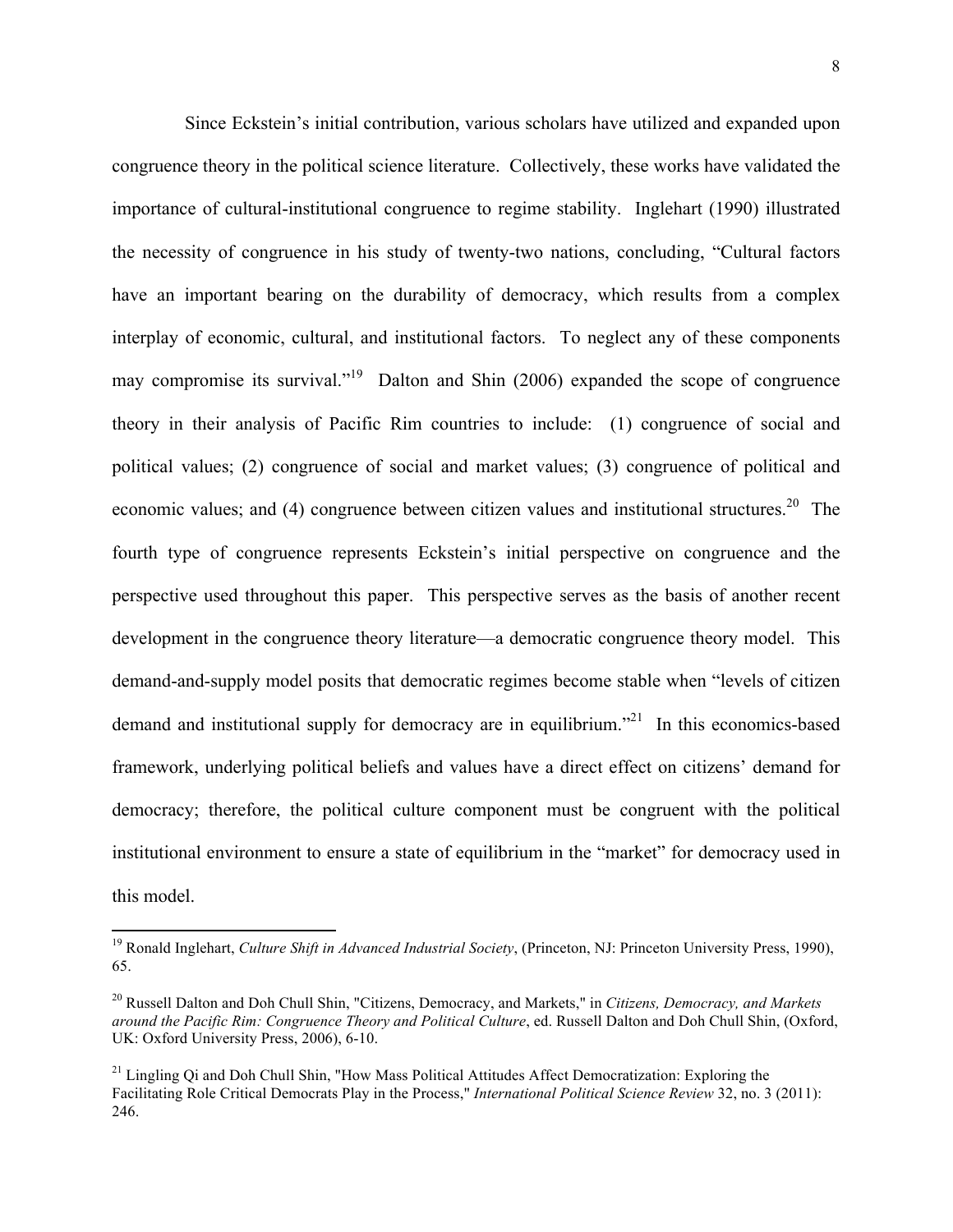Congruence theory provides a well-directed, logically-constructed analytical framework. This theoretic approach allows for the identification of the major cultural and institutional characteristics of various countries' political environments. Most importantly, the recognition of these characteristics allows for an evaluation of the cultural-institutional relationship and its implications for stability. The usefulness of a congruence theoretic approach will now be demonstrated through overviews of France and Germany's cultural-institutional environments.

## **FRENCH SEMI-PRESIDENTIALISM: INSTITUTIONAL INNOVATION AND HYBRIDITY IN A COMPLEX POLITICO-CULTURAL ENVIRONMENT**

The unique themes constituting French political culture have engendered a similarly unique political regime in the form of democratic semi-presidentialism. This hybrid system arose, in part, out of the need for the French political-institutional environment to adhere to the various complexities and idiosyncrasies of political culture. The stability of the French semipresidential system, due largely to its overall compatibility with French political culture, clearly validates the notion that socio-political stability is best achieved in an environment of politicocultural and politico-institutional symbiosis.

The compatibility of a state's political culture and political institutions is of paramount importance to the long-term sustainability of a state. Essentially, "a stable political system requires a political culture that is congruent with the style of government."<sup>22</sup> In order for the institutions constituting a particular political regime to efficiently function, then, it logically follows that these institutions must garner popular legitimacy by representing and upholding the deeply-embedded political values and beliefs of the population. Indeed, according to Almond,

 $22$  Almond et al., 23.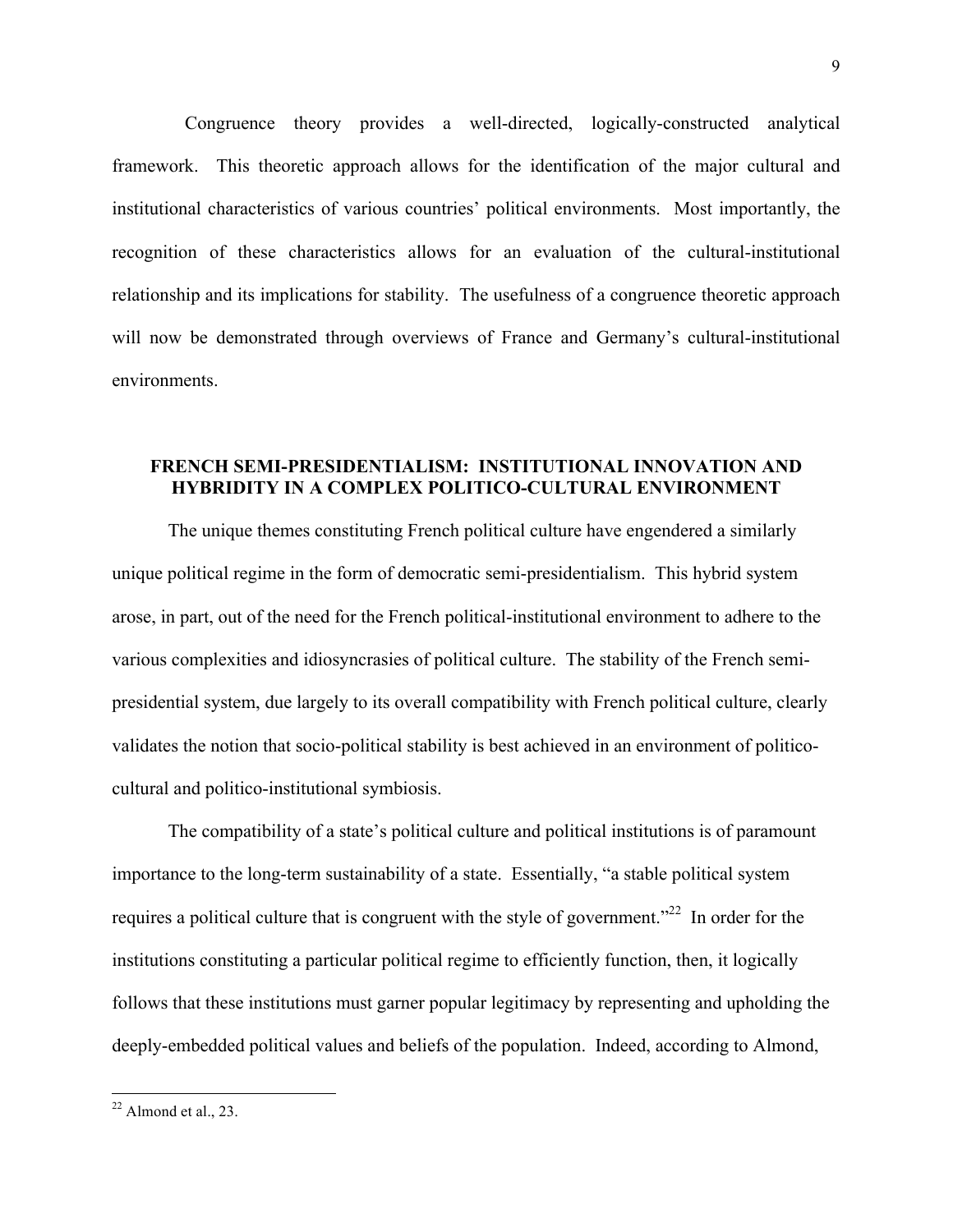"If the people share the values of the political system, then it is more likely that they and the system can function more effectively.<sup> $23$ </sup> It is interesting to observe that such compatibility between French political culture and French political institutions, and the resulting efficiency and stability, is best served in the uniqueness and hybridity of the semi-presidential regime. In order to understand how French political values necessitated the formation of such a unique political system, one must first identify the major components of French political culture.

At its foundation, French political culture is rooted deeply in the historical link between past and present values. Major components of French political culture include high expectations of government involvement in society, distrust of governmental authority, strong executive leadership, and the everlasting importance of revolutionary principles. While these components seemingly contradict each other on numerous levels, it is important to note all components are deeply rooted in French historical tradition. High expectations of government involvement are historically based in "a passion for equality," in which "the French accommodate themselves rather easily to bureaucratic rule [because] administrative rulings supposedly treat all situations with the same yardstick."<sup>24</sup> Distrust of governmental authority and the importance of revolutionary principles all hearken back to the French Revolution of 1789, in which the ideals of liberty and individualism ultimately overwhelmed absolutist monarchical rule. These ideals, however, did not fully extinguish authoritarian tradition in the early nineteenth century. Rather, the successes of the Napoleonic era, such as the implementation of the Napoleonic Code and the preservation and expansion of revolutionary ideals, only did more to solidify the appeal of strong executive leadership in the political value system.

 $23$  Almond, et al., 23.

<sup>&</sup>lt;sup>24</sup> Martin Schain, "Politics in France," in *European Politics Today*, 4<sup>th</sup> ed, ed. Gabriel Almond et al., (Longman, 2010), 136-7.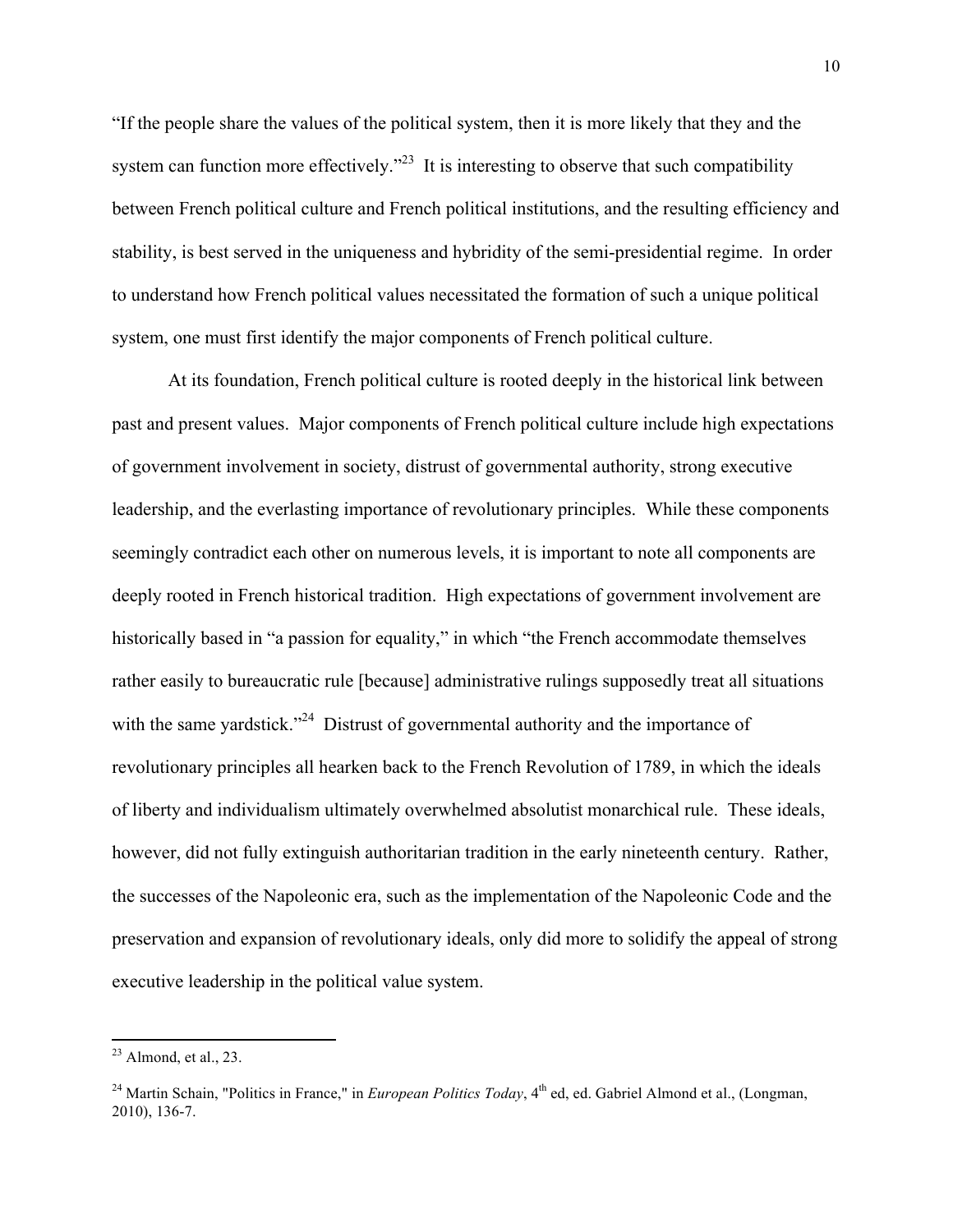Admittedly, the major components of French political culture somewhat contradict each other's basic tenets. The mutual "craving for [authority]" and distrust of government appear to be two values at complete opposite ends of the politico-cultural values spectrum.<sup>25</sup> Furthermore, the desire for strong executive leadership appears to contradict the very nature of liberal revolutionary ideals passionately espoused by the French since the late-eighteenth century. These seemingly inconsistent values have resulted in the formulation of a unique political culture in France, which broadly "reflects an attempt to compromise on the core values of authority, equality, liberty, and security."<sup>26</sup> The alignment of the political institutional system with such a diverse political culture requires a unique governance structure, which can effectively uphold and cater to all facets of France's political culture. As previously stated, the current semipresidential system best meets these criteria.

Semi-presidentialism allows France to maintain socio-political stability by representing the various values comprising political culture, such as the desire for strong executive authority. Pure parliamentarianism resulted in an unstable political system prior to the formation of the Fifth Republic in 1958. On average, the Third and Fourth Republic governments only lasted an average of eight months.<sup>27</sup> To ensure greater stability and adherence to the strong executive leadership component of political culture, the current constitution allows for the direct election of a president for a fixed five-year term. For many political scientists, the presence of an executive with "quite considerable powers" is considered an essential component to a properly-defined

<sup>25</sup> Schain, 136-7.

<sup>&</sup>lt;sup>26</sup> Barrington, 67.

 $27$  Barrington, 169.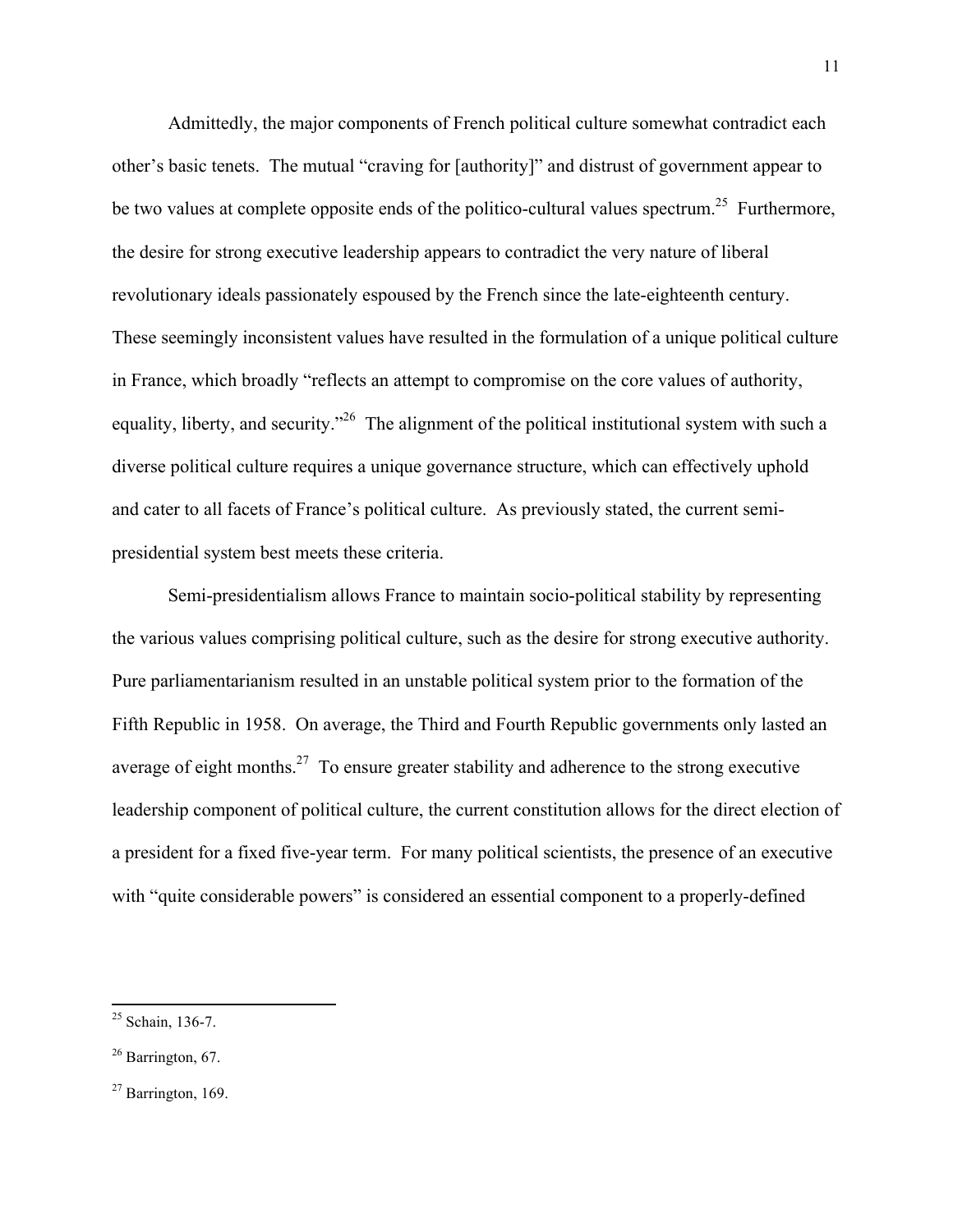semi-presidential regime.<sup>28</sup> Thus, while the president is designed to be above party politics as a representative of national unity, the president wields significant political powers. Chief among these are the abilities to dissolve parliament and call new elections, submit important legislation to the electorate via referendum if agreed upon by parliament, and call for supreme emergency powers.29 It should be noted, however, that these emergency power have been rarely used, and even the substantial powers of the president have "waxed and waned" during periods of cohabitation.<sup>30</sup>

In addition to a powerful presidency, the advantages of a parliamentary system are still present in that the prime minister manages the day-to-day operations of the government and policymaking is efficient and representative of the popular majority. Prior to the Fifth Republic, the multiparty system's high levels of diverse representation splintered parliament and ultimately resulted in the constant toppling of governments. This institutional problem was unacceptable given the high expectations of government involvement instilled in French political culture. As such, the shift in the balance of power from the legislature to the executive ensured a stronger, more durable government and the eradication of instability. Given the presence of a more stable governmental system, policymaking is much more efficient than it had been prior to the construction of semi-presidentialism.

At the same time, distrust of government is a vital component of political culture that seems to be contradicted by the implementation of a powerful president with a still-influential prime minister. However, this potential pitfall is counteracted by a variety of institutional

<sup>28</sup> Maurice Duverger, "A New Political System Model: Semi-Presidential Government," *European Journal of Political Research* 8, no. 2 (1980): 166.

 $29$  Schain, 133.

<sup>30</sup> Jenny S. Martinez, "Inherent Executive Power: A Comparative Perspective," *Yale Law Journal* 115, no. 9 (2006): 2488.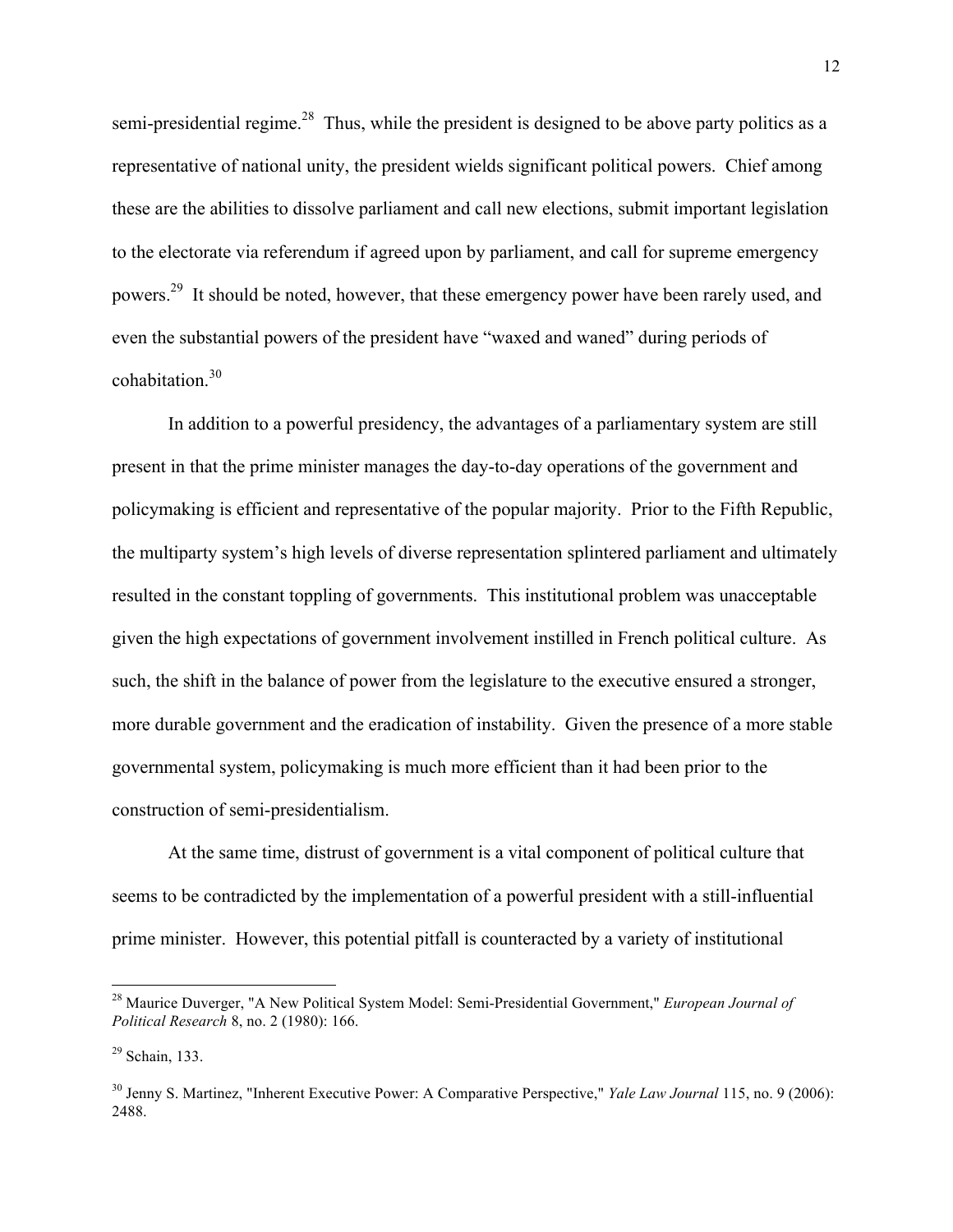constraints imposed on executive authority within the semi-presidential system. First, the president is constitutionally incapable of dismissing the prime minister, meaning "the president is often politically pressured to resort to more democratic means of conflict resolution, instead of running the country solely from the office of the president."31 This is especially important in instances of cohabitation, in which the prime minister and president belong to opposing political parties. Second, an unpopular prime minister may be removed from office through a parliamentary vote of censure, ensuring "responsiveness to the will of an unhappy electorate" and the opportunity to quickly constrain the overreach of executive authority.<sup>32</sup> Third, democratic elections and popular demonstrations serve as mechanisms to hold the president and members of parliament accountable. The people of France believe strongly in their right to induce change, a tradition that has been ingrained in their political culture since the French Revolution.

As exemplified by the French semi-presidential system, stability is best achieved when the political culture of a given population is compatible with the political institutions governing that population. Prior to the Fifth Republic, the French used a pure parliamentary system that did not fully correspond with all aspects of its political culture. Namely, the absence of a powerful executive leader and the inability to formulate significant policies due to constant governmental instability were key features that did not conform to this political culture. Since the establishment of a hybridized semi-presidential system, all the major components of political culture are conveyed within French political institutions: a strong executive, headed by a powerful president, reflects the desire for strong leadership; high expectations of government

<sup>&</sup>lt;sup>31</sup> Kimberly A. McQuire, "President-Prime Minister Relations, Party Systems, and Democratic Stability in Semipresidential Regimes: Comparing the French and Russian Models," *Texas International Law Journal*, no. 47 (2012): 451.

 $32$  Barrington, 169.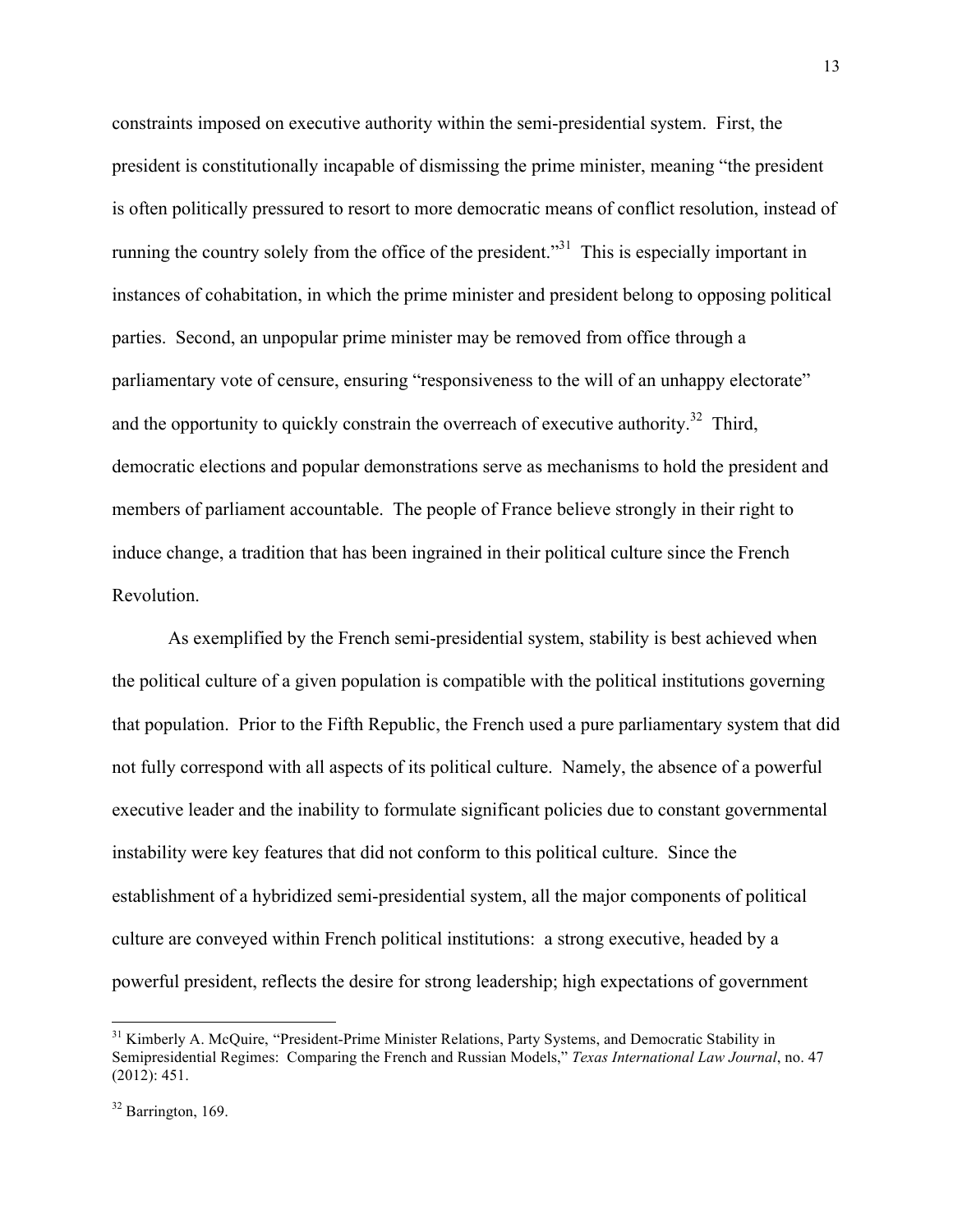involvement are met by more efficient policymaking due to the stability of the semi-presidential system; and the distrust of government is reflected in the many institutional measures available to citizens and elected officials to limit excess government power. While the semi-presidential system is not perfect, it is the clearly the best option for France given its compatibility with the diverse aspects of French political culture.

## **THE LEGITIMATION OF DEMOCRACY IN GERMANY: THE CASE OF POLITICO-CULTURAL MODIFICATION**

Democracy is a relatively new phenomenon in Germany. The long historical tradition of authoritarianism, from the monarchical rule of the Kaisers to the extreme case of Adolf Hitler's totalitarianism, certainly dwarfs the twentieth century implementation of democracy. Indeed, democracy initially faltered when the Weimar Republic was overrun by the popularly-supported Nazi Party in 1933. Following World War II, democracy functioned solely in the Federal Republic, the western entity of a divided Germany, until reunification in 1990. Thus, democracy has only existed in contemporary Germany for little over two decades.

Despite the previous failings of democratic experimentation and the youthfulness of the current democratic system, Germany has enjoyed immense politico-economic success. Currently, Germany is a well-established regional and global power. This success could not have been possible without politico-cultural modifications conducive to democratic consolidation. These modifications, themselves made possible by a variety of political socialization modifications, have best served to legitimize and strengthen a democratic regime that has overseen the maintenance of stability and promotion of continued growth.

Up until the early post-World War II years, German political culture was not conducive to the establishment of democracy. "Under the Kaiser the government expected people to be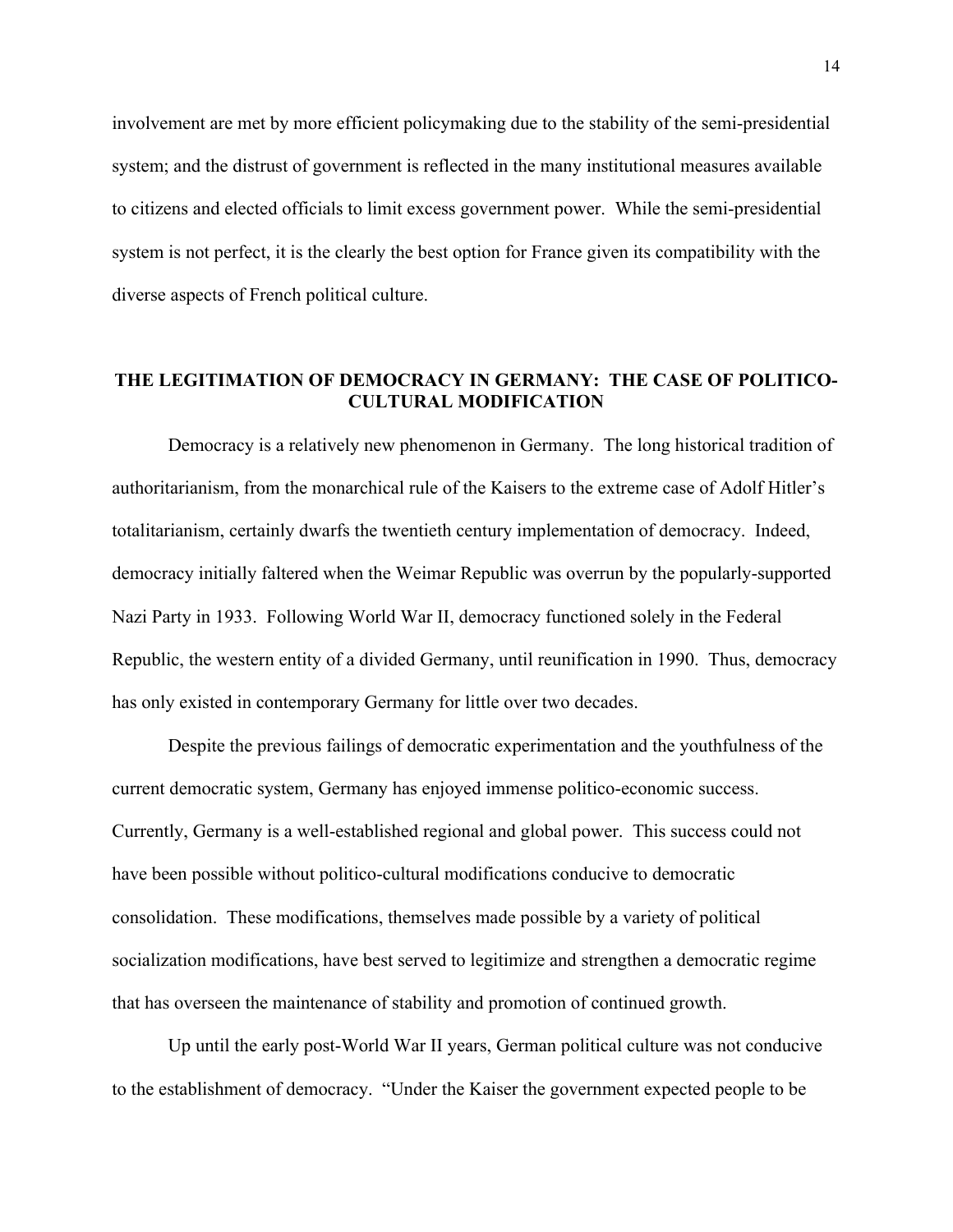subjects, not active participants in the political process." Furthermore, "the polarization, fragmentation, and outright violence of the Weimar Republic taught people to avoid politics."33 From a congruence theoretic perspective, one can conclude that the instability and fall of Weimar resulted from an instance of cultural-institutional incongruence—the politico-cultural aspects of the German populace, formulated primarily through a tradition of authoritarianism, did not match the newly-implemented democratic institutional structures of the day. Indeed, "the experiments with democratic participation in the late nineteenth century and in the Weimar period never developed a participant political culture necessary to sustain those democratic institutions and give them force and legitimacy.<sup>34</sup> Weimar merely installed "a democratic constitution...upon an unchanged non-democratic base.<sup>35</sup> Due largely to such incompatibility, Germany's experiment with democracy in the early twentieth century was doomed from the outset.

Even after World War II, "Germans were politically detached, accepting of authority, and intolerant in their political views."36 In addition, intense nationalism had been a vital component of German political culture. As evidenced by Nazi fervor in the 1930s and 1940s, intense national pride served to galvanize and unify the German population. Following the fall of the Third Reich, however, the implementation of a new democratic institutional framework in West Germany necessitated modifications to this traditional German political culture.

<sup>&</sup>lt;sup>33</sup> Russell Dalton, "Politics in Germany," in *European Politics Today*, 4<sup>th</sup> ed, ed. Gabriel Almond et al., (Longman, 2010), 193.

<sup>&</sup>lt;sup>34</sup> Almond and Verba, 38.

<sup>35</sup> Sidney Verba, "Germany: The Remaking of Political Culture," in *Political Culture and Political Development*, ed. Lucian W. Pye and Sidney Verba, (Princeton, NJ: Princeton University Press, 1965), 161.

 $36$  Dalton, 193.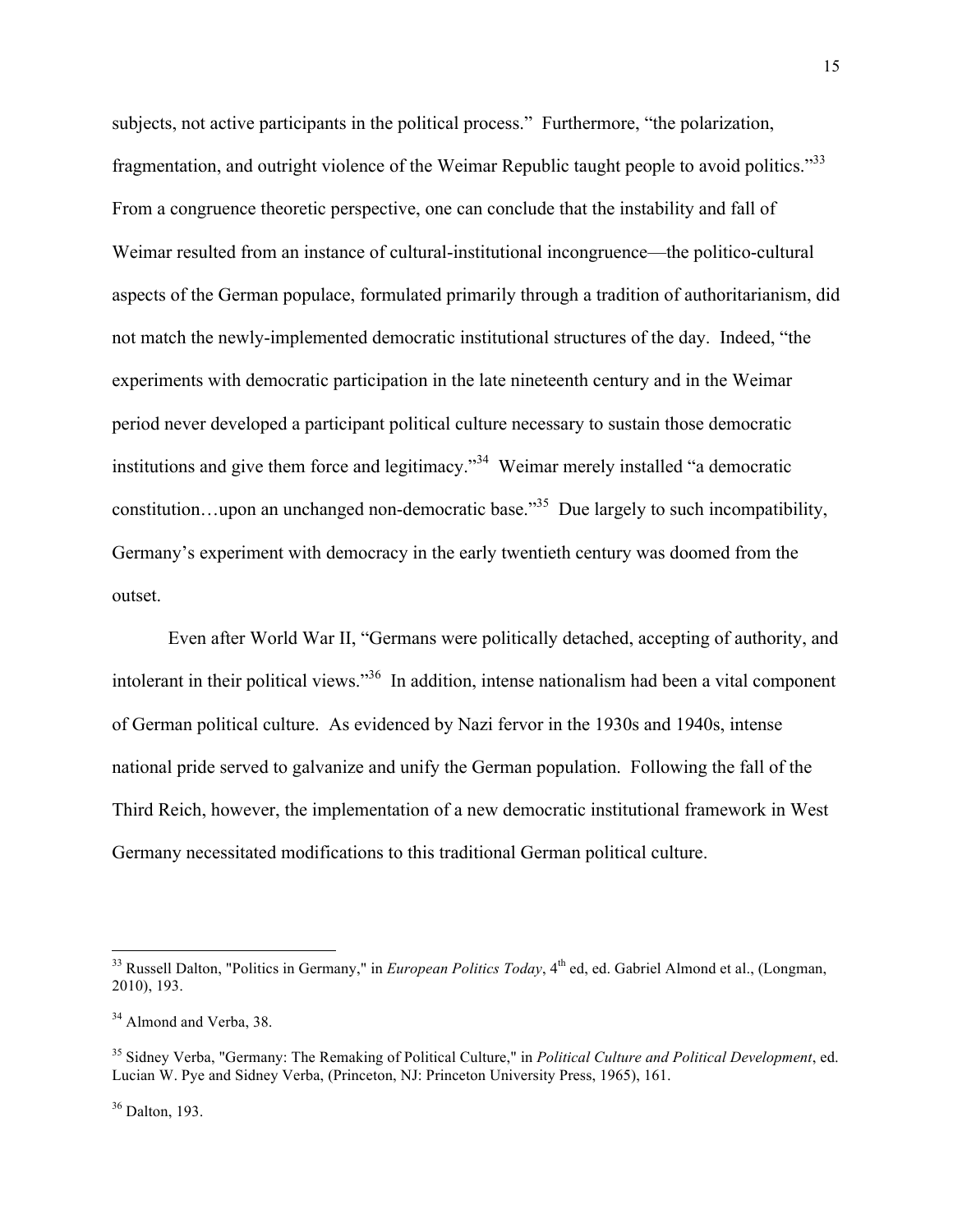Politico-cultural modifications were made possible by a variety of modifications to political socialization, which is the process by which attitudes regarding politics are created and perpetuated. Due to the importance of political culture transformation in the evolution of a stable democratic institutional environment in Germany, it is only logical that the underlying transformations in political socialization were also of utmost importance to the development of stability. The following will explore various ways in which the sources of political culture have been modified in order to create a more democratically-conducive environment.

First, it is important to note that repeated and defining events can indeed change political culture. It is possible the sheer brutality and unhindered totalitarianism of Adolf Hitler, culminating in the butchering of millions of people, aided in the dissolution of a German political culture once blindly accepting of authority. The German people's acceptance of blame and overwhelming shame for Hitler's atrocities was a defining moment in German history. Germans began to associate nationalism, once a vital component of their political culture, with the infamous fanaticism of Nazism. Indeed, "emotionalism and excessive nationalism [are] seen as a source of weakness, not strength" in contemporary Germany.<sup>37</sup>

During the early postwar era, many Germans viewed the government more as an "economic…service agency rather than as a guarantor of freedom."38 Demonstrating the effects of repetition on politico-cultural transformation, "decades of economic success accompanied the reestablishment of democracy, [which] undid many of the negative beliefs about democracy."<sup>39</sup> This economic success, then, served to legitimize the democratic system during its infancy.

<sup>39</sup> Barrington, 68.

<sup>37</sup> Russell Dalton and Stephen Weldon, "Germans Divided? Political Culture in a United Germany," *German Politics* 19, no. 1 (2010): 10.

 $38$  Verba, 141.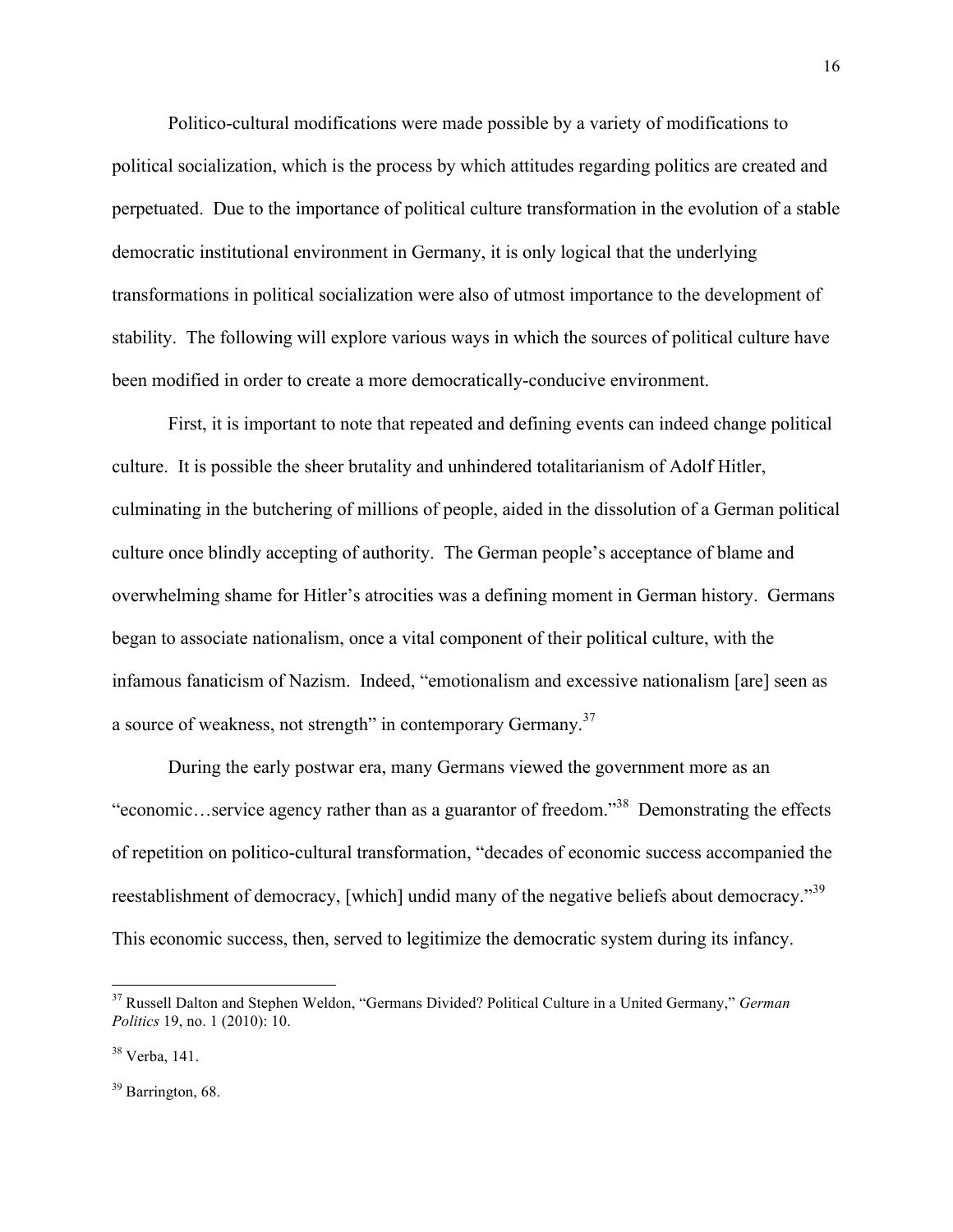Conversely, the absence of economic prosperity undoubtedly contributed to the fall of both the Weimar Republic and communist East Germany. In effect, the "smoothly functioning political system...changed public perceptions [over time]" towards a more positive view of democracy.<sup>40</sup>

Modifications to German political socialization are most evident in three areas: familial relationships, education, and mass media dissemination. It is common knowledge that "basic values acquired during childhood often persist into adulthood.<sup>341</sup> Due to the rise of a new generation of parents, which grew up under the democratic system, it is more likely that democratic norms will be transmitted to future generations and further solidified. Additionally, the decline of the traditional paternalistic family structure has undermined authoritarian values at the household level, promoting the consolidation of democratic ideals and attitudes.<sup>42</sup> In order to address the public's "uncertain…commitment to democracy, the [German] government undertook a massive political reeducation program" during the post-war years.<sup>43</sup> This "reeducation" primarily consisted of the formal instruction of democratic principles and the functions of new democratic institutions in an attempt to "explain parliamentary democracy to a society emerging from dictatorship and to defend the new constitutional system."<sup>44</sup> Finally, the decentralization of the mass media in order to promote liberal ideals clearly contributed to the cultivation of democracy. All these modifications to political socialization have provided new avenues through which aspects of a democratically-conducive political culture can be emphasized and transferred over generations.

 $40$  Dalton, 193.

 $41$  Ibid, 197.

 $42$  Verba, 156.

 $43$  Dalton, 193.

<sup>44</sup> Dieter K. Buse, "The 'Going' of the Third Reich: Recivilizing Germans through Political Education," *German Politics and Society* 26, no. 86 (2008): 35.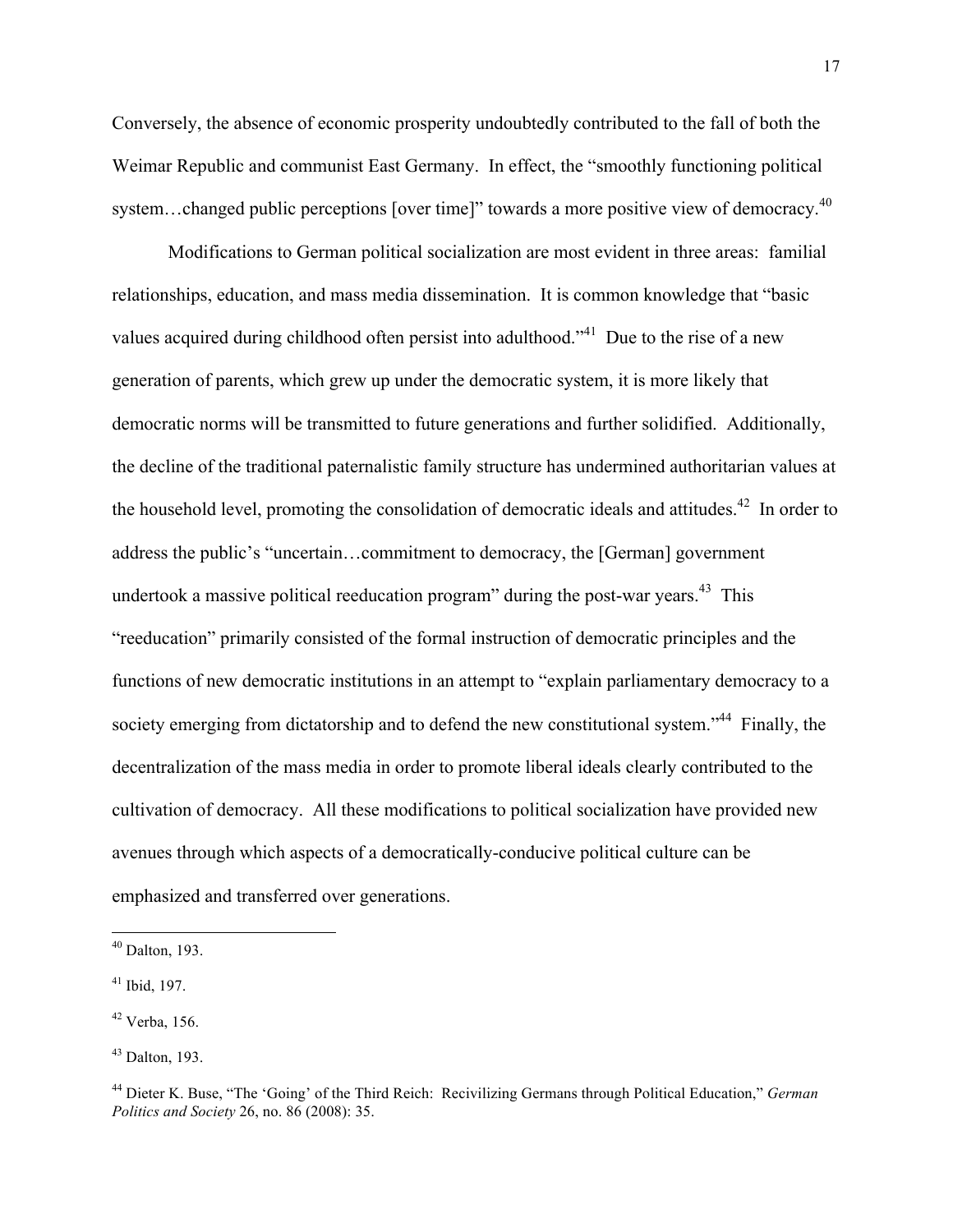Since the latter half of the twentieth century, the transformation of German political culture has done much to promote the newly-established democratic regime. Following World War II, "political leaders constructed a system that formalized democratic procedures. Citizen participation was encouraged and expected [and] policymaking became open."<sup>45</sup> Eventually, due to the aforementioned influence of socialization, the "rules of democratic politics—majority rule, minority rights, individual liberties, and pluralistic debate"—began to gradually conform to citizens' political expectations.46 This growing commitment to democratic principles, a factor that was not present during the failed Weimar Republic era, undoubtedly ensured the survival of Germany's relatively new democratic institutions and the stability of its socio-political environment.

Despite the evolution of a more democratic political culture, some aspects of the predemocracy political culture have lingered. Chief among them are tendencies towards political detachment and the preference of security over liberty. Almond and Verba characterized this detachment as "almost cynical" and an attempt to "balance," or counteract, the high levels of political involvement found during the infamous Weimar and Nazi periods.<sup>47</sup> One can understand the importance of security to German political culture in two ways. First, this preference of security over liberty is deeply-embedded in a history of authoritarianism from the Kaisers to Hitler. Second, the ease with which Nazi extremists overthrew the democratic regime in 1933 is still fresh in the minds of many Germans today. Together, political detachment and security-consciousness constitute a "conservatism [that] is reflected in the lack of intensity of

 $45$  Dalton, 195.

 $46$  Ibid.

<sup>&</sup>lt;sup>47</sup> Almond and Verba, 429.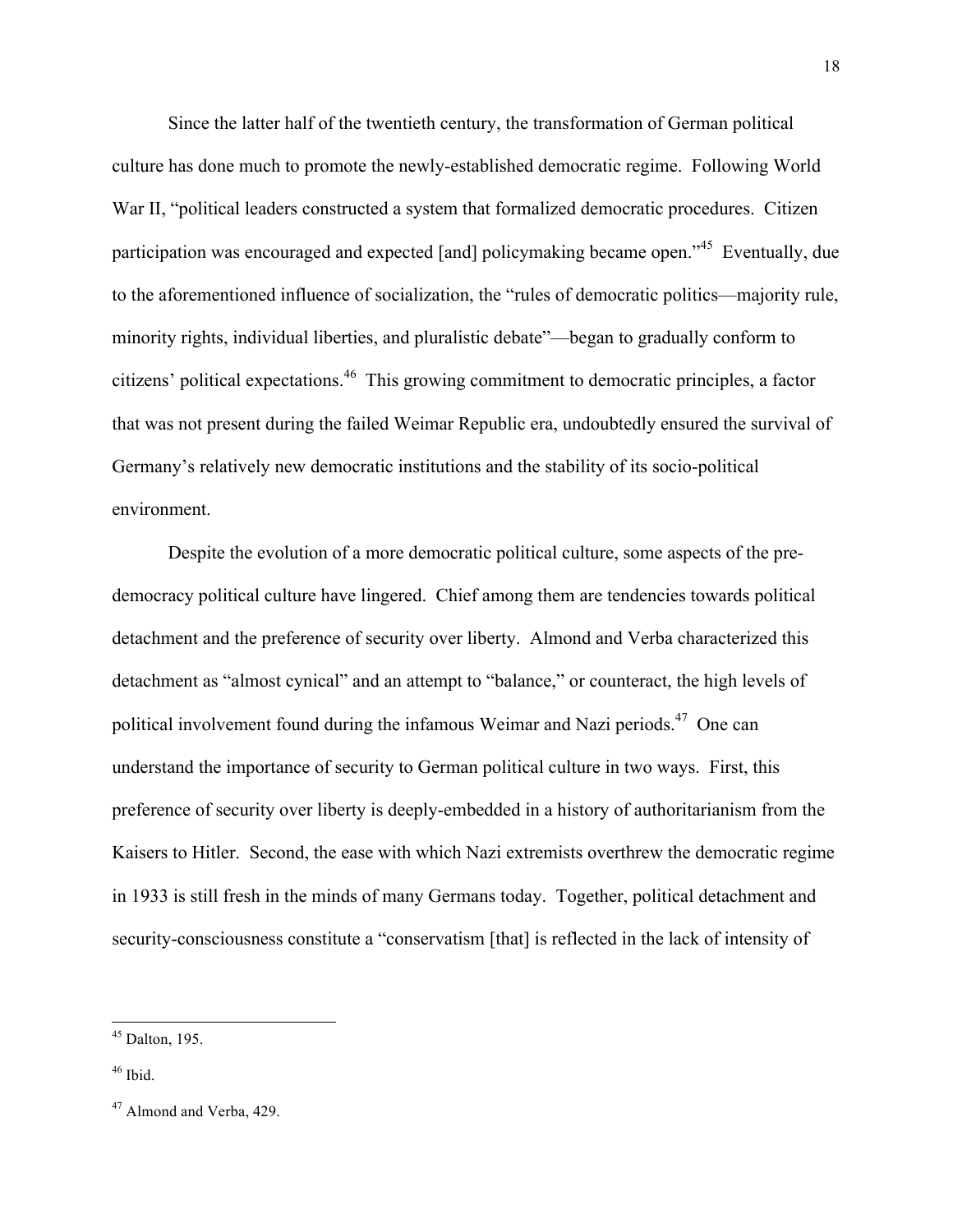German attitudes toward politics."<sup>48</sup> Interestingly, these traditional aspects of political culture have not hindered the establishment and stability of democracy in Germany. Rather, they have been especially accounted for in Germany's institutional structure.

While German political culture has become gradually compatible with the democratic institutional environment, the stability of the regime is largely due to the ability of these institutions to also incorporate preexisting political orientations into its structure per the principle of congruence. For example, while the chancellor wields considerable power, he/she cannot dissolve the legislature and call for new elections. By the same token, parliament cannot remove the chancellor with a traditional vote of no confidence; rather, a *constructive* vote of no confidence is required. This special provision ensures the legislature must agree on a successor before the removal of the chancellor.<sup>49</sup> In each case, the long-entrenched political orientations in favor of security and strong authority are clearly accommodated within a still-democratic institutional framework. This reality bodes well for the continuation of cultural-institutional stability.

Germany has prospered immensely under its current democratic regime. Although relatively young, Germany exemplifies a mature democratic system. The maturity of this system is a significant reason for the country's current stability and status in the world order. The development of such a stable democratic system would not have been possible without necessary modifications to political culture. These modifications instilled an acceptance of democratic principles and norms, although the democratic institutional structure still necessarily caters to some political orientations that predate the formulation of the current democratic system. Due to their conformity with the democratic institutional environment, it is apparent that political

<sup>48</sup> Verba, 138.

 $49$  Dalton, 192.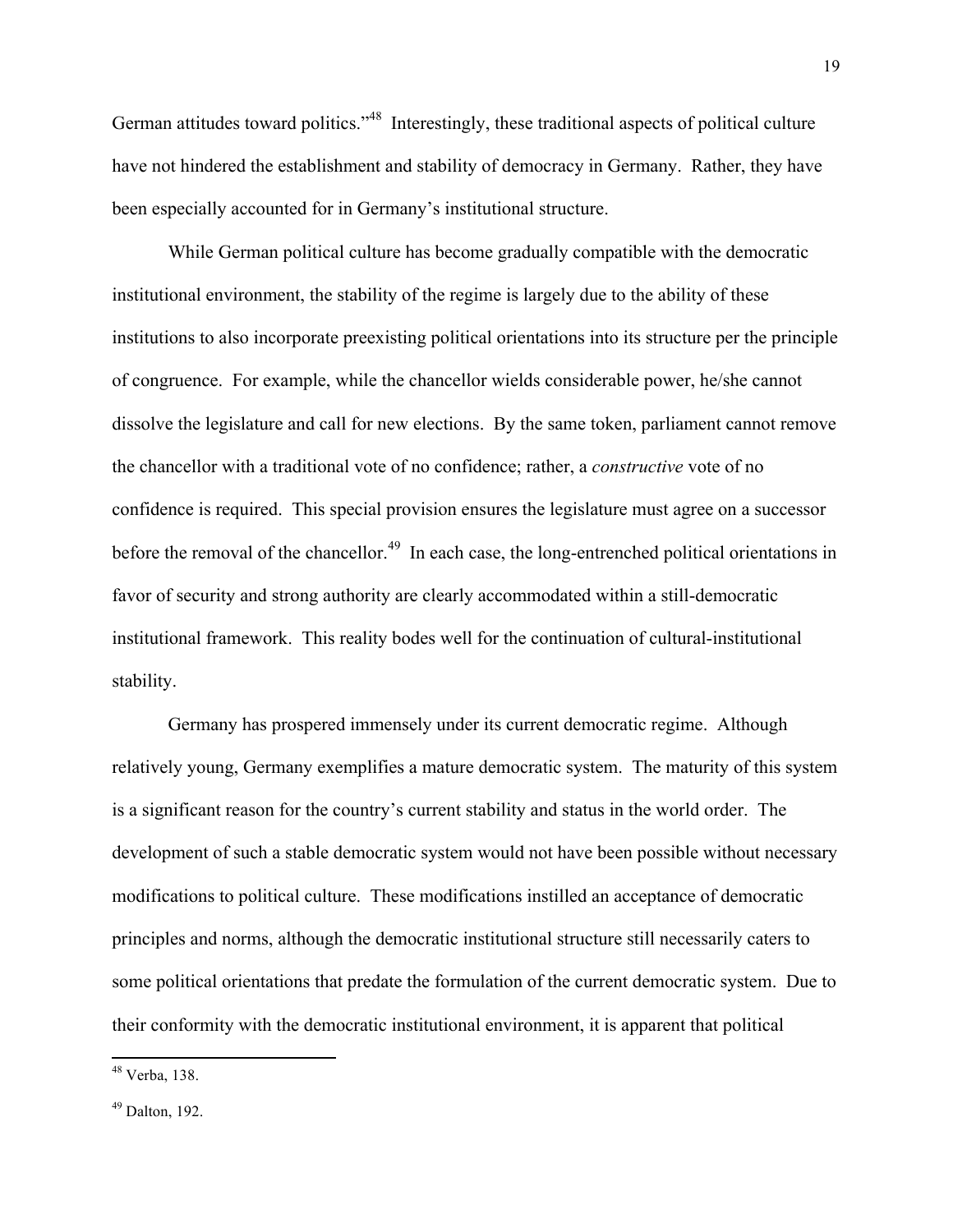culture and political socialization modifications are primary reasons for Germany's current stability and success.

#### **DISCUSSION AND CONCLUSION**

The preceding analyses of France and Germany conveyed the importance of culturalinstitutional congruence in the achievement and maintenance of stability within a nation-state. In the case of France, a complex political culture consisting of seemingly contradictory features has been accommodated by an institutional hybrid in the form of semi-presidentialism. Specifically, the high expectations of government, distrust of government authority, preference for strong executive leadership, and emphasis on historically-entrenched revolutionary principles all represent politico-cultural features that are compatible with politico-institutional phenomena such as a strong executive, various constitutional constraints on executive authority, and various avenues available for both formal and informal political participation. Congruence, then, is a prime reason for the stability achieved under the Fifth Republic.

In the case of Germany, the evolution of a democratic political culture and the accommodation of pre-democracy features of political culture have resulted in culturalinstitutional congruence and, as a result, stability. At the system level, Germans view their parliamentary democracy more as a mechanism for ensuring economic efficiency than as a promoter of liberal democratic principles. Decades of economic prosperity in West Germany following World War II served to legitimize democracy, promoting congruence between democratic institutions and the political expectations of the people. In addition to an increase in liberal democratic ideals due to the effects of political socialization, security-consciousness and political detachment are all features of German political culture accommodated by features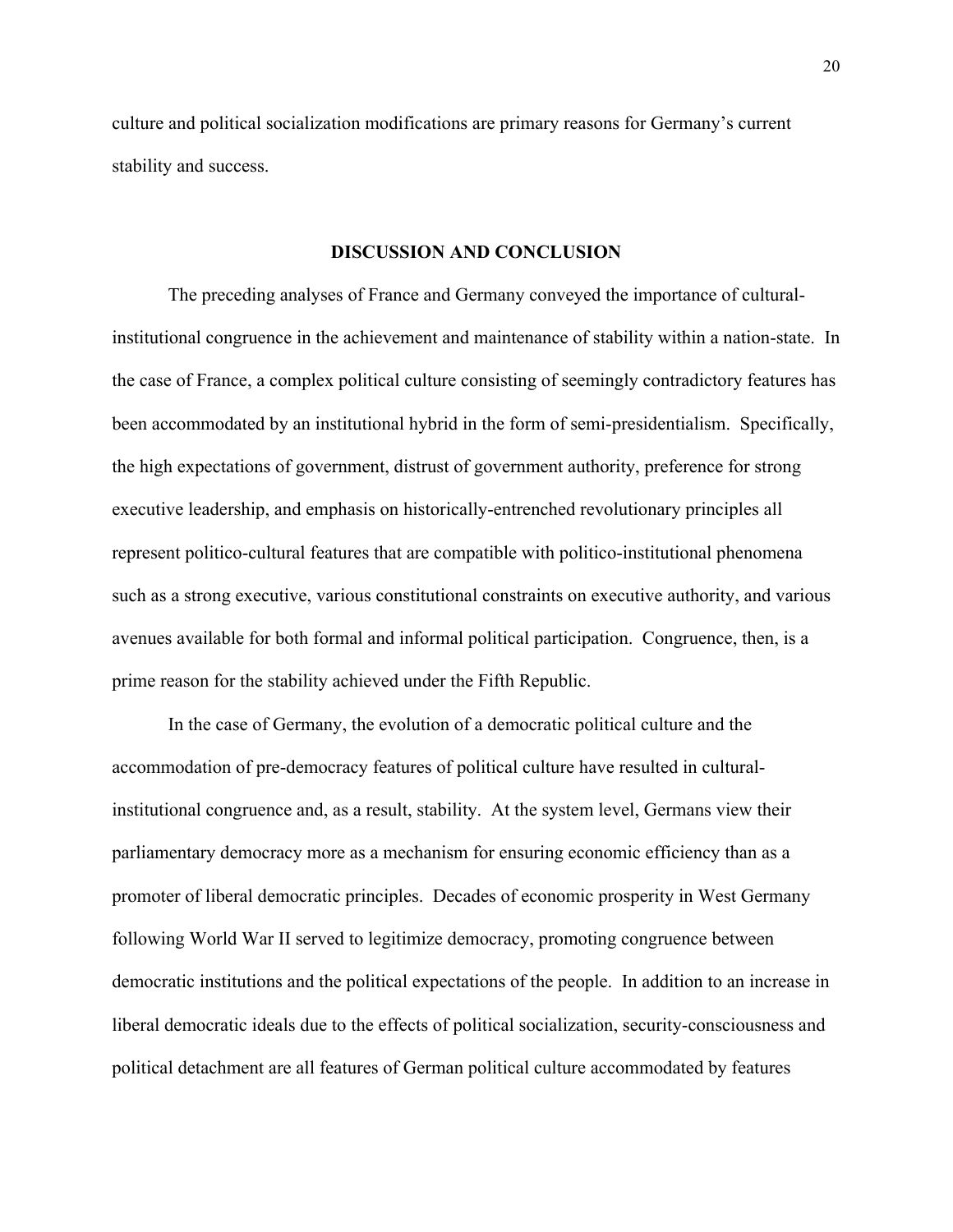within the democratic institutional structure, such as the presence of a strong executive and clear constitutional limitations on executive and legislative action.

Using congruence theory, one can attribute the socio-political stability currently enjoyed in both countries to the existence of compatibility between political culture and political institutions. This stability exists despite the youthfulness of congruence in both France and Germany. The semi-presidential system in France was conceived in 1958 following the formation of the Fifth Republic, and the contemporary democratic institutions found in Germany were first constructed following World War II. Unlike France, Germany also faced the recent challenges of legitimizing a democratic system that had previously experienced failure during the Weimar period, and reincorporating a previously-communist eastern Germany following reunification. As a result, cultural-institutional congruence has only existed in a unified Germany for a little over twenty years, and democratic methods of political socialization have had relatively less time to firmly affect eastern Germany. Indeed, survey data from 2008 indicates only one-third of eastern German students believed the West German political system to be better during the Cold War era.<sup>50</sup> Still, unification has proven relatively smooth, and the ability of Germany's democratic political system to conform to the political orientations and attitudes of a unified populace is a significant reason for the country's stability and prosperity today.

Congruence theory provides a consistent formula for achieving stability across different national contexts. As evidenced by the country analyses, France and Germany contain different political cultures and different political institutions. This is necessary and expected, given the uniqueness of each country's respective socio-political environment; however, both countries are stable despite their differences. Congruence theory provides the necessary, universal explanation

<sup>50</sup> Anonymous, "East German History Continues to Arouse Controversy," *The Economist*, Oct. 23, 2008.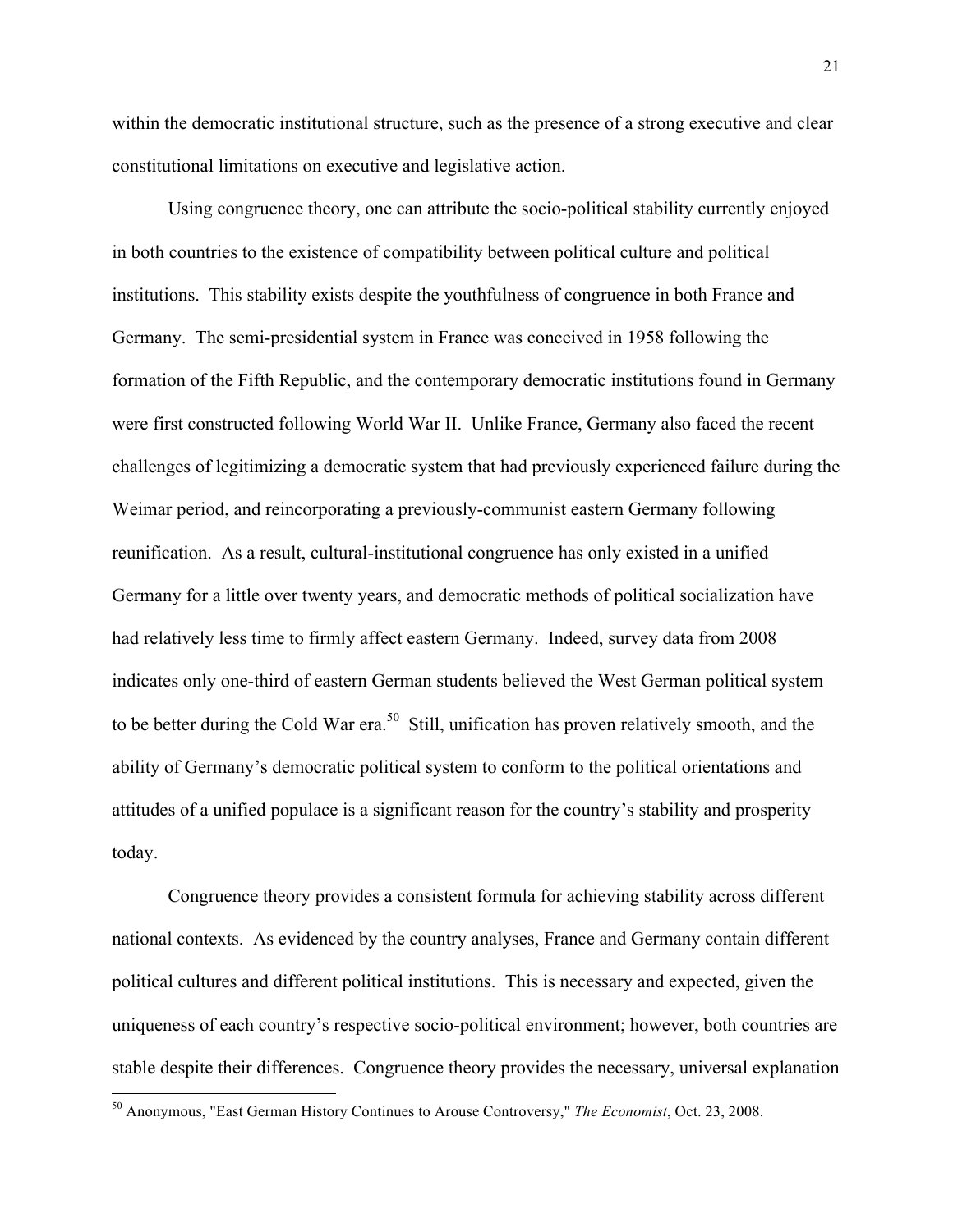for this outcome. The behavior and structure of institutions in a given polity must be compatible with the political attitudes and expectations held by a given population; otherwise, instability will ensue. France and Germany are excellent examples of this fact. The inefficiency of the Third and Fourth Republic periods in France was incompatible with the French people's high expectations of the government, thereby resulting in instability. The incompatibility of a rigid, inefficient democratic system with German political attitudes fostered over generations of authoritarianism led to the destabilization and inevitable failure of the Weimar Republic.

Congruence theory administers a vital analytical framework to contemporary politics. Studies in congruence were initially conducted for the sole purpose of understanding features conducive to democratic stability. This understanding of congruence, however, has broadened in recent years. As demonstrated by this paper, France and Germany may be democracies, but they are not the exact same form of democracy. Despite their dissimilarities, the stability of both is similarly rooted in cultural-institutional congruence. The congruence principle is applicable to nondemocratic regime types as well. Just as democratic institutions must be compatible with a given population's political orientations, so too must authoritarian political institutions match an authoritarian political culture for the sake of long-term stability.

Cultural-institutional congruence provides a valid explanation for the survival and collapse of regimes. While it is not without its limitations, a congruence theoretic perspective provides a firm basis for understanding the interconnectedness between political culture and institutions and their effects on stability. Studies dedicated to a deeper understanding of regime stability and its necessary elements will undoubtedly constitute a significant portion of the political science literature going forward. These future analyses would do well to utilize and expand upon the insights and principles of congruence theory.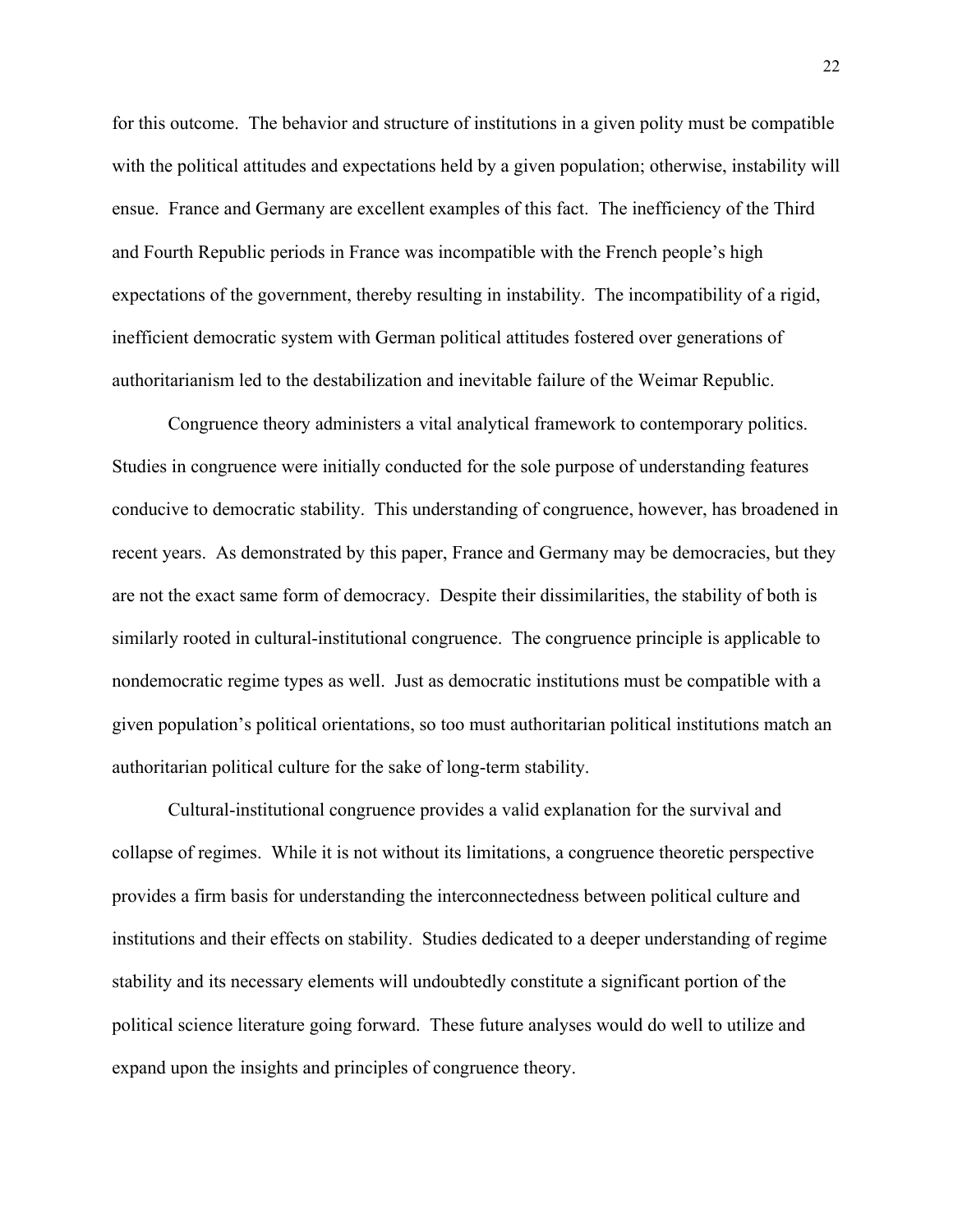#### **BIBLIOGRAPHY**

- Almond, Gabriel, Russell Dalton, G. Bingham Powell, Jr., and Kaare Strom. "Democratic Political Culture and Political Action." In *European Politics Today*, 4<sup>th</sup> ed, edited by Gabriel Almond, Russell Dalton, G. Bingham Powell, Jr., and Kaare Strom, 22-41: Longman, 2010.
- Almond, Gabriel, and Sidney Verba. *The Civic Culture: Political Attitudes and Democracy in Five Nations*. Princeton, NJ: Princeton University Press, 1963.
- Anonymous. "East German History Continues to Arouse Controversy." *The Economist*, Oct. 23, 2008.
- Barrington, Lowell. *Comparative Politics: Structures and Choices*. 2nd ed.: Wadsworth Publishing, 2012.
- Buse, Dieter K. "The 'Going' of the Third Reich: Recivilizing Germans through Political Education." *German Politics and Society* 26, no. 1 (2008): 29-56.
- Dalton, Russell. "Politics in Germany." In *European Politics Today*, 4<sup>th</sup> ed, edited by Gabriel Almond, Russell Dalton, Jr. G. Bingham Powell and Kaare Strom, 178-229: Longman, 2010.
- Dalton, Russell, and Doh Chull Shin. "Citizens, Democracy, and Markets." In *Citizens, Democracy, and Markets around the Pacific Rim: Congruence Theory and Political Culture*, edited by Russell Dalton and Doh Chull Shin. Oxford, UK: Oxford University Press, 2006.
- Dalton, Russell, and Stephen Weldon. "Germans Divided? Political Culture in a United Germany." *German Politics* 19, no. 1 (2010): 9-23.
- Duverger, Maurice. "A New Political System Model: Semi-Presidential Government." *European Journal of Political Research* 8, no. 2 (1980): 165-87.
- Eckstein, Harry. *The Natural History of Congruence Theory*. Monograph Series in World Affairs. vol. 18, Denver, CO: Graduate School of International Studies, University of Denver, 1980.
- —. *Support for Regimes: Theories and Tests*. Princeton, NJ: Princeton University Center of International Studies, 1979.
- Gilley, Bruce. "The Determinants of State Legitimacy: Results for 72 Countries." *International Political Science Review* 27, no. 1 (2006): 47-71.
- Hofstede, Geert. *Culture's Consequences: Comparing Values, Behaviors, Institutions and Organizations across Nations.* 2nd ed. Thousand Oaks, CA: Sage, 2001.